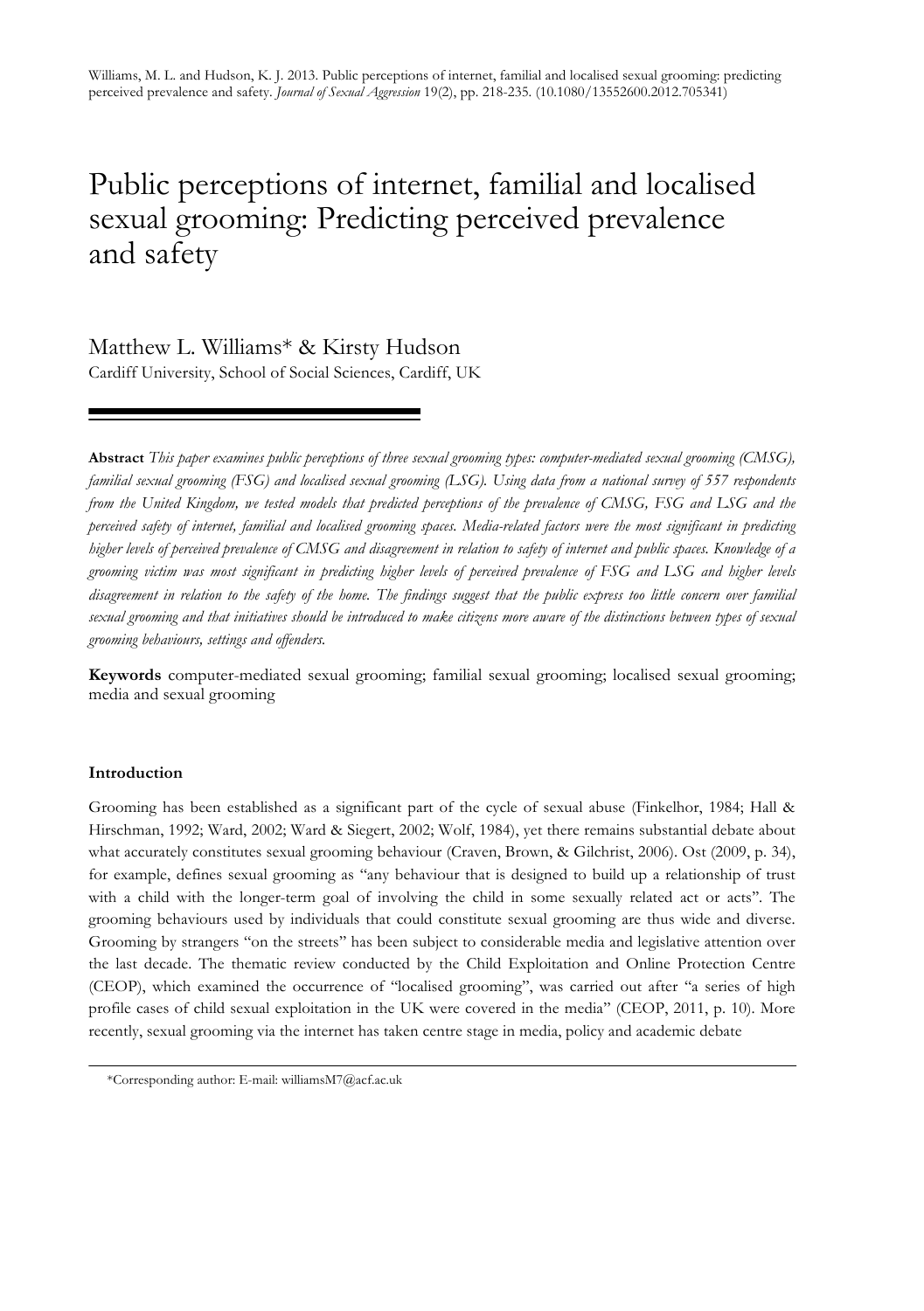(O'Halloran & Quayle 2010; Quayle, 2008; Taylor & Quayle, 2008). In particular, interim findings from the European Online Grooming Project highlight the key role that Web2.0 technologies, such as social media platforms, play in the offence cycle (Webster, Davidson, & Bifulco, 2011). Furthermore, section 15 of the Sexual Offences Act 2003, referred to as the ''grooming offence'', was implemented after increasing concern over the sexual grooming of children via the internet and essentially legislates against grooming that has occurred online<sup>1</sup>. Despite the attention provided to these types of grooming in the various domains, there remains a dearth of understanding of how different forms of sexual grooming are perceived by the general public and how these perceptions impact upon behaviours. This paper explores computer-mediated sexual grooming (CMSG), familial sexual grooming (FSG) and localised sexual grooming (LSG) in terms of how the public perceive their prevalence and the safety of internet, familial and localised grooming spaces.

For the purposes of this study, CMSG captures grooming behaviours conducted via the internet<sup>2</sup> (Quayle, 2008). A distinction is then made between two types of non-internet ''face-to-face'' grooming behaviours, taking into account the offender-victim relationship. As in the recent CEOP (2011) report, LSG was used to define grooming where the offender is initially unknown to the victim, and meets his/her victim in a public place. FSG was then used to define cases where the offender is known to the victim, and the grooming takes place routinely in situational settings known to the child, such as the home. Cases of intrafamilial and quasi-intrafamilial abuse were captured within the FSG definition. We recognise that these definitions cannot be divorced completely from one another, as while grooming may begin face to face, the internet (as well as other online technologies<sup>3</sup>) may then be used and provide new grooming methods and outcomes, and vice-versa.

Based on previous research, we identified a number of potential predictors that have been proved to impact upon the perceptions of crime, and specifically sexual crime, including various media output and knowledge/experience of sexual grooming factors (Brayford & Deering, 2012; Davidson, 2008; Farrell & Soothill, 2001; Kitzinger, 2004).

## **Contexts**

## *Defining sexual grooming*

This paper addresses public perceptions of sexual grooming (prevalence and safety) and how these vary by location (face-to-face: localised and familial; and computer-mediated: online sites). This section provides a brief overview of (a) how sexual grooming manifests in each of these spaces and (b) existing research on perceptions of perpetrators and their behaviours.

*Face-to-face sexual grooming interactions*. In the same way that the representation of stranger-danger continues to dominate media reporting and public consciousness, arguably face-to-face grooming is associated mainly with grooming of children by strangers, defined in this study as LSG. However, face-to-face grooming can, and is also more likely, to occur within the home and by someone who is known to the victim, defined in this study as FSG. In both instances the grooming behaviours employed might include buying the child gifts, sweets, alcohol or drugs. In LSG this may be used to establish an inappropriate (boyfriend/girlfriend) ''relationship'' (CEOP, 2011). However, in FSG a relationship, and very often a good relationship, will already exist (Craven et al., 2007). In these instances, grooming techniques are used to make the abuse seem acceptable and even ''consensual'', at least in the offenders' eyes (Hudson, 2005). Consequently, in all cases of face-to-face grooming, it can become difficult (especially for the victim) to distinguish between sexually motivated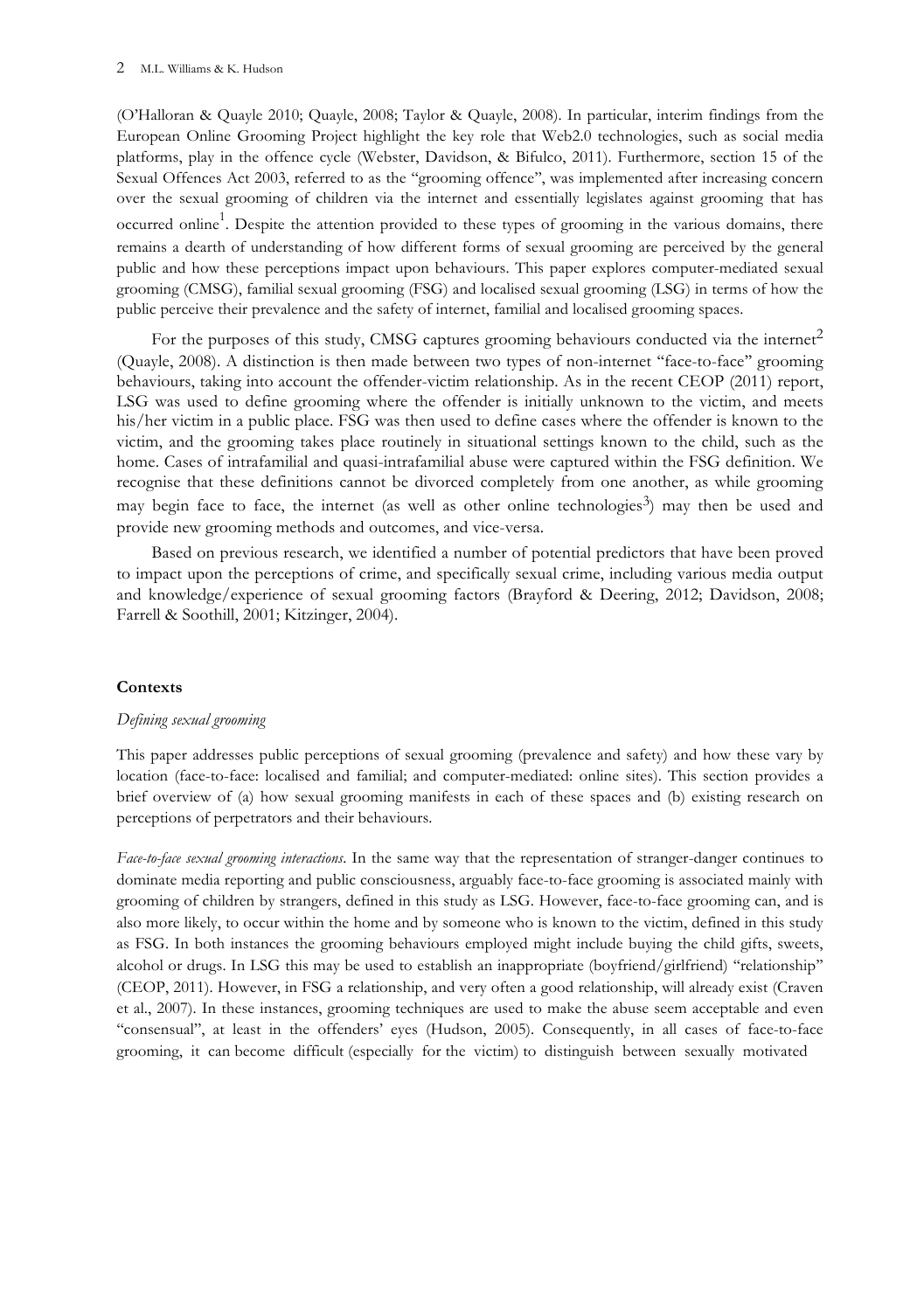grooming behaviours and perfectly normal interactions between an adult and a child. As Craven et al. (2007, p. 64) state ''The offender may simply appear to be a 'nice man', who takes an interest in children, and who is willing to spend time doing the jobs that other adults do not want to do or have the time to do''.

*Computer-mediated sexual grooming interactions*. CMSG provides more distinguishable beha-viours compared to face-to-face grooming. The internet provides a high degree of anonymity, enabling offenders to masquerade as ''desirables'' in order to facilitate relationships with children (Quayle, 2008; Taylor & Quayle, 2008). Offenders are therefore able to adopt children's online idiolect<sup>4</sup> to masquerade as "one of them'' and learn about their interests and hobbies. These deliberate tactics are used to establish trust that can then be misused and betrayed through abuse (Davidson & Gottschalk, 2011; Davidson & Martellozzo, 2008; Gillespie, 2004; Jewkes, 2007; Martellozzo, 2011a, b; Ost, 2009). Combined with the perceived vast distances between online interlocutors (victim and offender), these factors create a deindividuating effect resulting in increased risk taking on the part of both the offender and the victim (Joinson, 1998; Webster et. al., 2010; Williams, 2006). Grooming over the internet is therefore highly synonymous with stranger abuse, a conflation often reinforced by the tabloid media.

## **Public perceptions**

Research that focuses specifically on public perceptions of sexual offending frequently shows contradictory attitudes (Levenson, Brannon, & Baker, 2007; McCarten, 2004; Olver & Barlow, 2010). Levenson et al.'s (2007, p. 19) respondents supported the ''myths of extraordinarily high recidivism rates and stranger danger'', yet McCartan's (2004) partici-pants' perceptions of ''paedophiles'' showed that the majority felt that the ''home'' could potentially be the most dangerous place for a child. Regardless of these asymmetrical findings, there is the general acceptance that the public tend to hold inaccurate, stereotyped and skewed perceptions about sex offenders and offending, similar to those depicted in the media. Almost uniquely, McCartan's conclusions suggest that the public have the capacity to ''disengage'' from the media's image that sexual crimes are committed exclusively by strangers. Alternatively, one may assume that while the public accept that the chance of being sexually abused by a stranger is slight, they are still reluctant to conceptualise the risk of sexual victimisation in domestic terms, which would ultimately undermine the conventional views of the family and the home (Greer, 2003; Hudson, 2005).

Several studies have also focused on public perceptions towards the manner in which sex offenders are dealt with by criminal justice agencies. Unsurprisingly, most demonstrate a punitive attitude towards sex offenders (see, for example, Brown, Deakin, & Spencer, 2008; Levenson et al., 2010; Zamble & Kalm, 1990; Zilney & Zilney, 2009). In particular, the public are seen to be in favour of full public disclosure of information about registered sex offenders (News of the World, 2005; Proctor, Badzinski, & Johnson, 2002; Schiavone & Jeglic, 2009). The suggested goal of full public disclosure is to increase the public's awareness of sex offenders and to help people protect themselves and their children from sexual abuse. It is thus primarily applicable to the threat posed by strangers. Support for such a scheme would therefore seem to support arguments that the public are overly concerned about ''stranger danger''.

Despite a lack of literature on public perceptions of sexual grooming per se, a finding that is pertinent to this research shows public perception towards policy to be highly influenced by sensationalised media reports (Zilney & Zilney, 2009). Research has demonstrated that the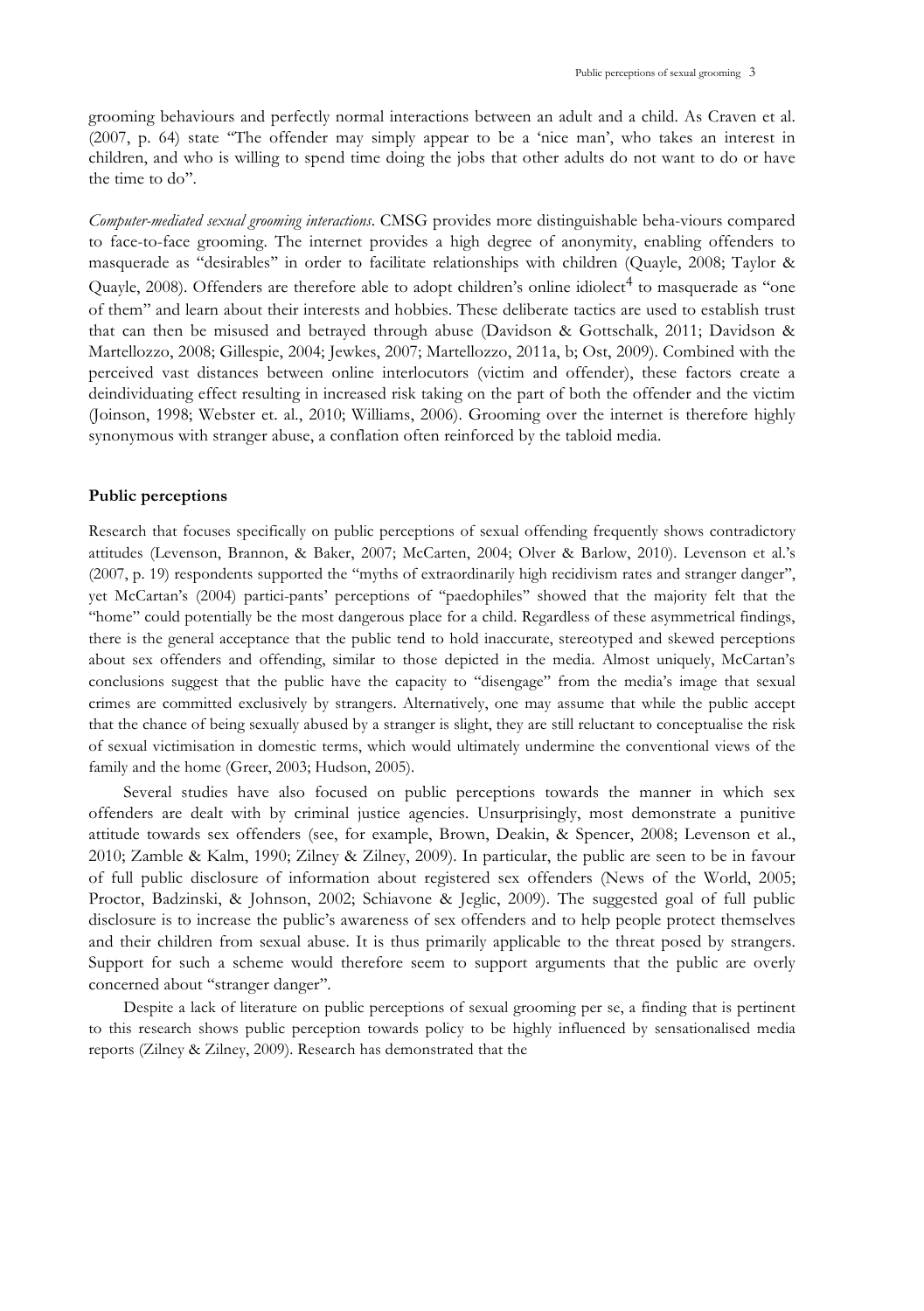media and personal experience/knowledge of crime plays an important role in shaping public perceptions of the crime problem (Davidson, 2008; Jewkes, 2004; Mohan, Twigg, and Taylor, 2011; Reiner, 2007). In particular, studies have evidenced the distortive effect of the tabloid media on public perceptions of sex crimes (Brayford & Deering, 2012; Farrell & Soothill, 2001; Greer, 2003; Jewkes, 2010; Kitzinger, 2004; Soothill & Walby, 1991; Thakker 2012). The protests following the controversial ''Name and Shame'' campaign of convicted sex offenders, spearheaded by a Sunday tabloid, the News of the World, demonstrate clearly the emotive public reaction to sex offending and sex offenders and subsequent calls for public disclosure (Silverman & Wilson, 2002). In the same way, tabloid media distortions of grooming via the internet and localised grooming can act to distract readers from the complexities of grooming behaviour, and according to Ost (2009, p. 138) ''direct attention away from the situational settings in which children are more likely to be groomed for sexual abuse''. Indeed, despite the apparent ''stranger-danger'' bias in tabloid media reporting of sexual crime, the fact remains that the vast majority of abuse takes place by someone known to the victim, and most often offline (Car, 2004; Flatley, Smith, Chaplin, & Moon, 2010; Stop it Now, 2003).

Based on this research evidence, it is reasonable to hypothesise that the inaccurate and misleading presentation of CMSG and LSG and the relative lack of reporting on FSG in the tabloid media will influence public perception of their prevalence and the safety of online, familial and localised potential grooming spaces. In turn, this misconception will have clear implications for the success of prevention efforts. Craven et al. (2007, p. 66), for example, suggest that ''the public may believe that because of the new provision provided by the Sexual Offences Act 2003, child sex offenders present less risk to themselves and their families, and thus be less vigilant in light of this''. Perhaps more worryingly, due to heightened concern over stranger danger, it is also ''probable that children will be more vulnerable to other more common forms of grooming because parents are less aware of the situations and circumstances in which children are most at risk'' (Ost, 2009, p. 138). The tabloid media reaction after a high profile case involving LSG also succeeds in removing child sexual grooming from the lives of most people. LSG is seen to be a key stage in child exploitation. It therefore also becomes associated invariably with particularly vulnerable children; for example, children with a history of running away from home, children who are disengaged from education and/or looked-after children (children in local authority care) (CEOP, 2011). It also presents depictions of the ''predatory sex offender'' and the ''anonymous stranger'' (Farrell & Soothill, 2001; McCartan, 2010; Sampson, 1994; Silverman & Wilson, 2002; Soothill & Walby, 1991), disguising the reality that the majority of sex offenders are friends, family and loved ones (Flatley et al., 2010). The ability of the public to correctly identify and recognise grooming behaviours and offenders depends on their understanding of the different types of behaviours and methods that this can involve.

## **Hypotheses**

## *H1: Media consumption factors will be associated positively with perceptions of prevalence of CMSG and LSG*

Based on the aforementioned research we postulated that media-related variables would have a significant positive impact upon respondent perceptions of the prevalence of CMSG and LSG (more likely to perceive as highly prevalent).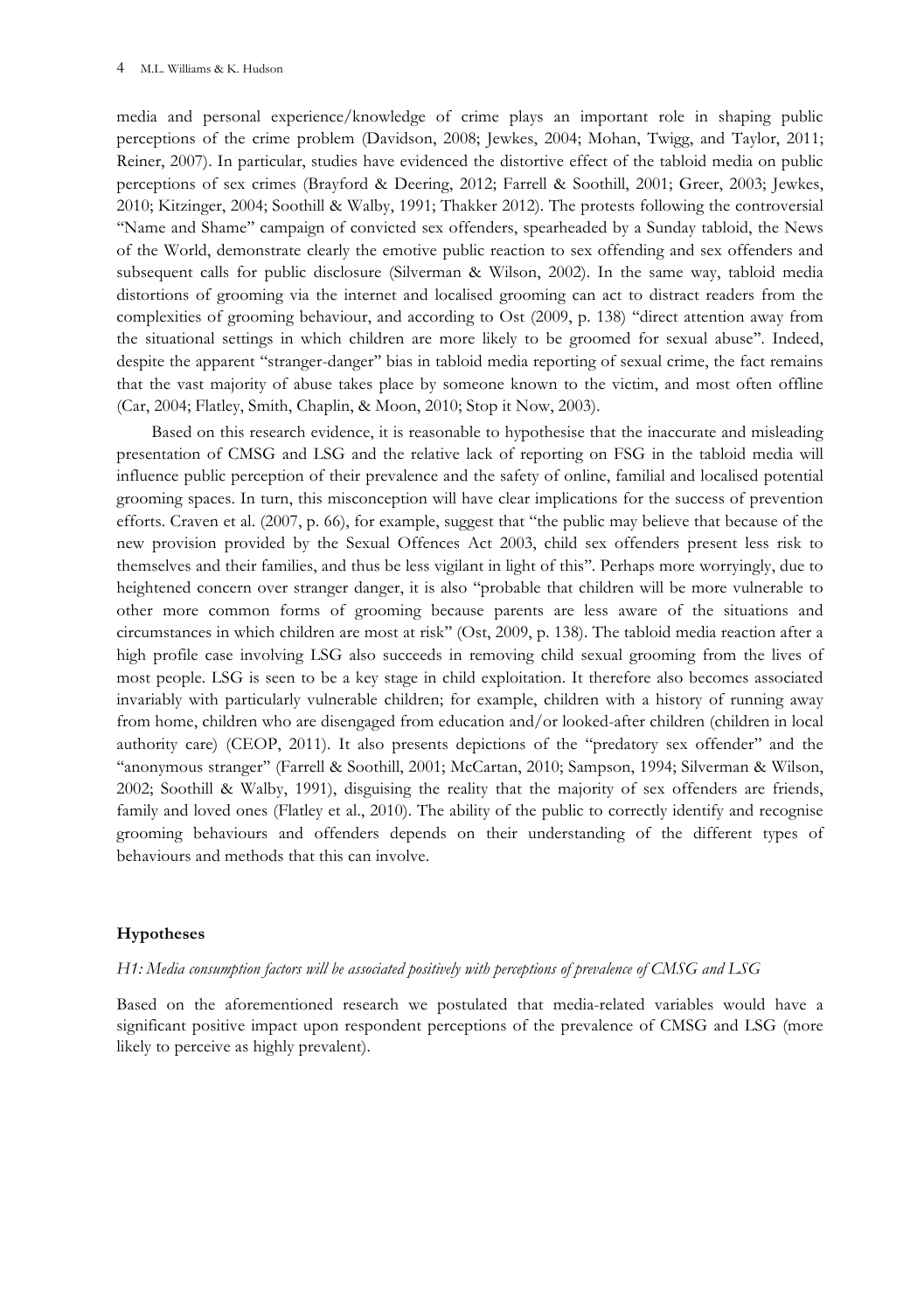# *H2: Knowledge of a grooming victim will be associated positively with perceptions of prevalence of FSG*

Correspondingly, given the lack of reporting with respect to familial cases of grooming, we postulated that media-related variables would not have an impact on perceptions of FSG prevalence. Instead, we postulated that knowledge of a grooming victim would have a positive impact upon perceptions of FSG prevalence.

# *H3: Media consumption factors will be associated negatively with perceptions of safety of computer-mediated and localised spaces*

We postulated further that media-related variables would have a significant negative impact upon respondent perceptions of the safety of computer-mediated (online sites) and localised spaces (public spaces) in relation to sexual grooming (more likely to disagree spaces are safe).

# *H4: Knowledge of a grooming victim will be associated negatively with perceptions of safety of familial spaces*

Correspondingly, media-related variables would not be significant in predicting the per-ceived safety of familial spaces (the home). Instead, we postulated that knowledge of a grooming victim would have a significant predictive impact upon the perceived safety of familial spaces.

## **Methods of analysis**

#### *Data*

Given the nascence of grooming legislation in the United Kingdom, it is not surprising to note that no version of the British Crime Survey includes questions on the topic, nor does any other publically accessible national data set. The primary data used in this analysis were derived from an online survey of 557 members of the public in the United Kingdom. The Bristol Online Survey tool5 was used to design and distribute the questionnaire via e-mail, social networks and online forums for parents6. The use of online media in social research is now well established and can yield results for exploratory research in a short period of time (Fielding, Lee, & Black, 2008). Non-probability sampling was employed to derive the sample of respondents. While sample bias is a fundamental shortcoming of non-probability sampling, Meyer and Wilson (2009) note that this is often the only option available to researchers embarking on exploratory research. Furthermore, as the hypotheses tested in this analysis are concerned more with the existence of intervariable relations and strengths of association than estimating population prevalence7, the use of non-probability sampling does not fundamentally weaken the design of the study (Dorofeev & Grant, 2006). Moreover, our study is concerned principally with ''soft'' measures (attitudes, perceptions, opinions), which have no absolute validity (they cannot be compared with any authoritative external measure). Meyer and Wilson (2009) caution that sampling bias can still affect hypothesis testing if a sample is significantly uncharacteristic of the target population. Selective targeting was employed during survey recruitment to mitigate this potential problem. In particular, we were cognisant of the need to map our sample onto the general population's characteristics (gender, age, income, etc.) where possible.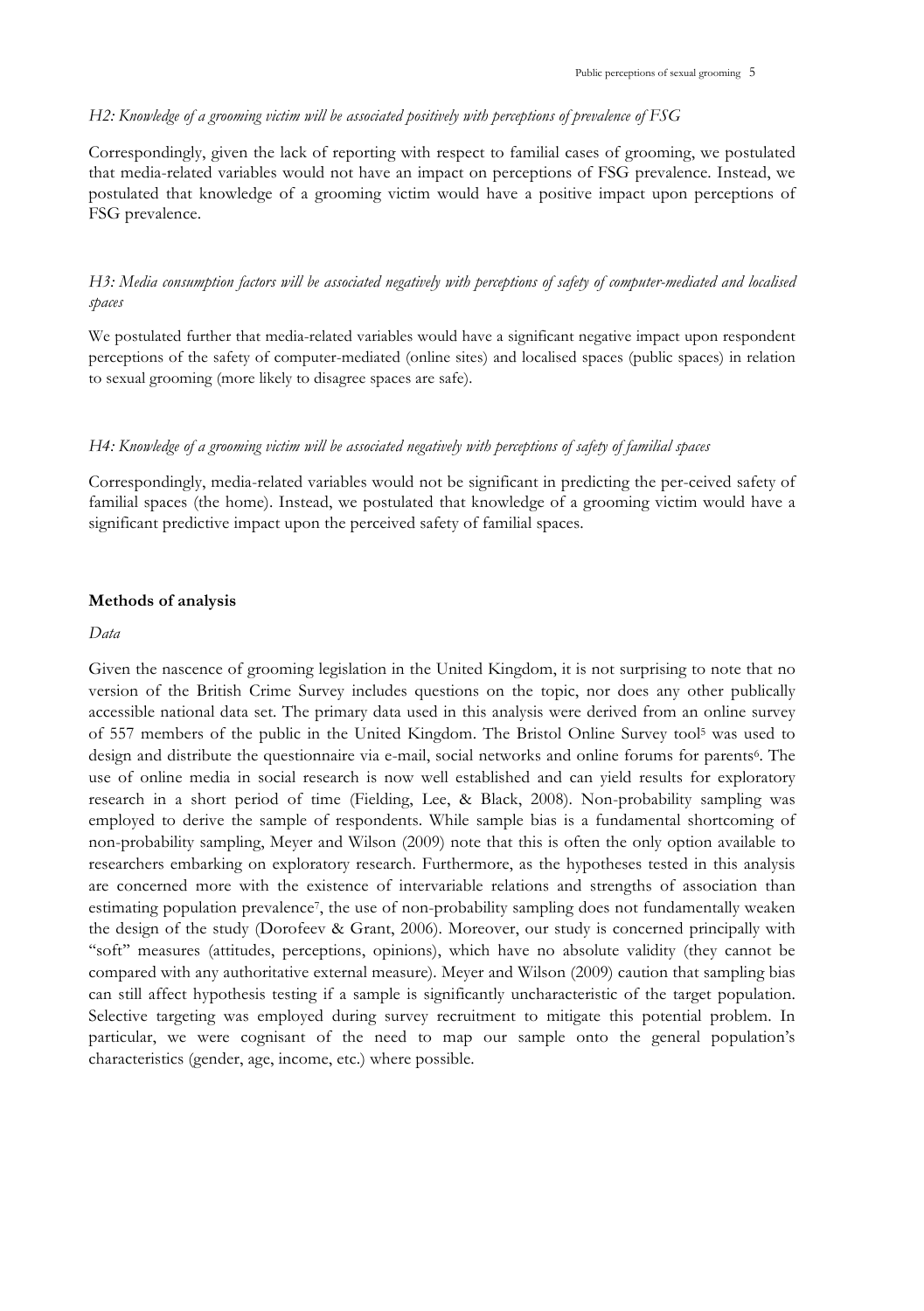#### 6 M.L. Williams & K. Hudson

The research was conducted in line with the ethical guidance established by the Association of Internet Researchers8. Given the nature of the research topic, the authors made efforts to establish informed consent via the introduction page to the online survey. The research aims and objectives were expressed clearly and all respondents were informed that the data produced would be anonymised and would remain confidential. Those aged under 16 years were not permitted to complete the survey.

# *Measures*

Dependent variables. To test the hypotheses several dependent variables were identified in relation to perceived prevalence of grooming and safety of potential grooming spaces. Perception of CMSG, FSG and LSG prevalence were measured by a set of ordinal items. Respondents were asked to indicate on a four-point Likert scale how common they perceived the three types of grooming were in the United Kingdom at the time of the survey. To measure perception of the safety of CM (the internet), familial (the home) and localised spaces (public places) in relation to sexual grooming, respondents were asked to indicate their level of agreement with a set of statements on a four-point Likert scale. Reliability analysis showed a high degree of internal consistency between the respective item sets indicating common underlying constructs (prevalence: Cronbach's a .79; safety of spaces: Cronbach's a .80).

# *Predictor variables*

Table I reports the descriptive statistics for the predictor variables used in the ordered regression analyses reported later in the paper.

*Media.* Two survey items provided details on respondents' consumption of media outputs. The first gathered data on respondents' primary media source for crime information [newspapers (including online), television or personal experience]. The second item generated data on the type of newspaper read most frequently by respondents (tabloid or broadsheet). Based on previous research on the impact of media upon perceptions crime, we postulated that these two items would emerge as significant in predicting perceived prevalence of CMSG and LSG as well as perceived safety of CM and localised potential grooming spaces.

*Knowledge of grooming victimisation.* One survey item measured respondents' knowledge of grooming victimisation. The question asked respondents if they knew of any children of friends or family who had been subject to sexual grooming in their lifetime. We postulated that this item would not emerge as significant in predicting perceived prevalence of CMSG and LSG or perceived safety of potential CM and localised grooming spaces. However, we did postulate that it would emerge as significant in relation to perceived prevalence of FSG and safety of familial grooming spaces. This was based on the research by Ost (2009), which indicated that those who have been groomed are most likely to have been exposed to FSG, which would be reflected in respondents' perceptions.

*Internet*. One item elicited data on respondents' internet expertise. This was a continuous variable that ranged from 1 (low expertise) to 10 (high expertise). Due to a lack of literature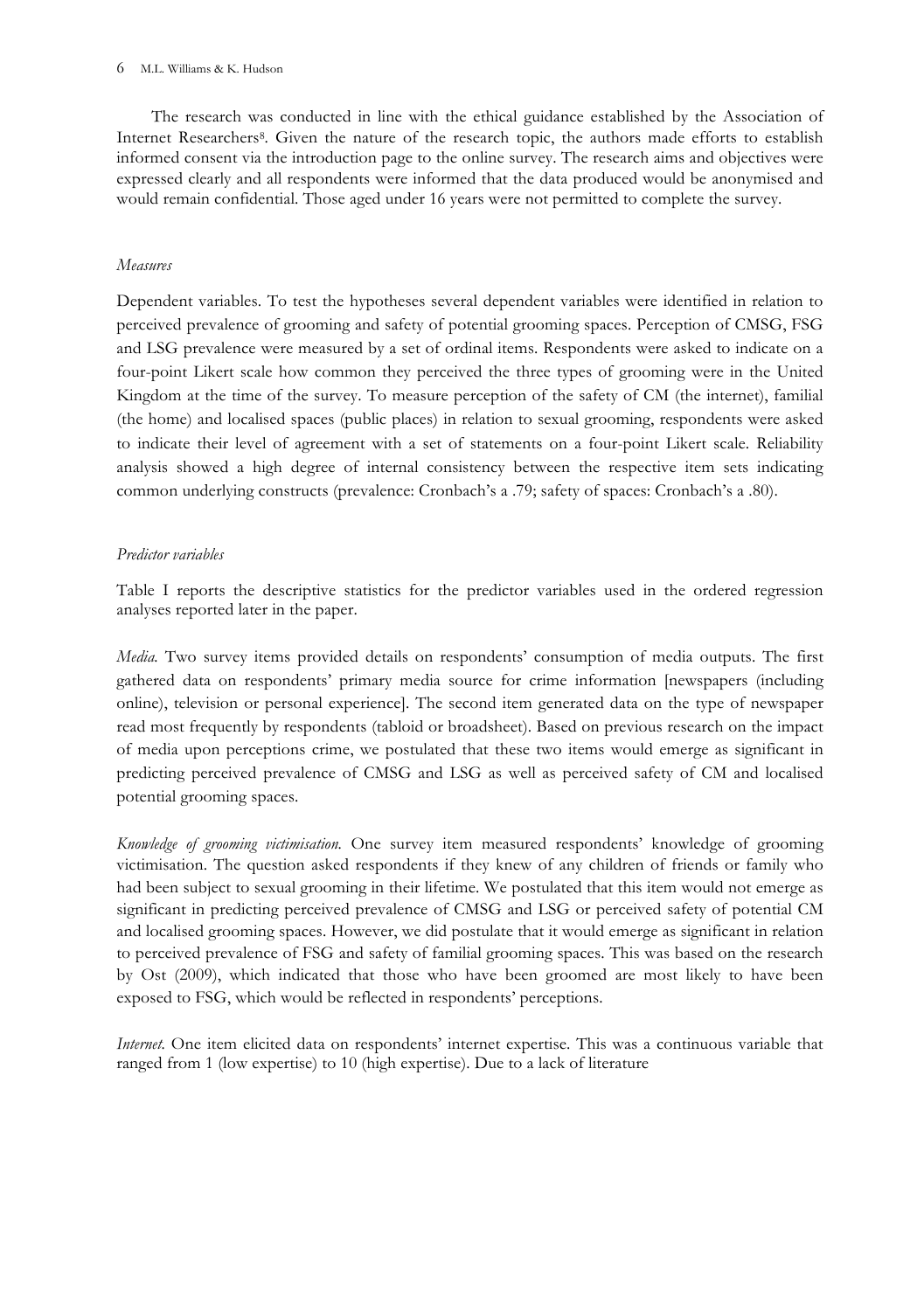|                       |                           | Sample |               | <b>CMSG</b>              |                |                          | <b>FSG</b>     | <b>LSG</b>               |                |
|-----------------------|---------------------------|--------|---------------|--------------------------|----------------|--------------------------|----------------|--------------------------|----------------|
| Independent variables | Coding                    | N/M    | $% ^{a}/s.d.$ | $M(1-4)$                 | $Z/\chi^2(df)$ | $M(1-4)$                 | $Z/\chi^2(df)$ | $M(1-4)$                 | $Z/\chi^2(df)$ |
| Crime info. source    | $1 =$ newspapers          | 155    | 28.7          | 2.93                     | 3.81 $(2)$ *   | 1.86                     | 3.23 $(2)$ *   | 2.44                     | 2.45(2)        |
|                       | $2 =$ television          | 325    | 60.2          | 3.08                     |                | 1.98                     |                | 2.58                     |                |
|                       | $3 =$ personal experience | 60     | 11.1          | 3.02                     |                | 1.87                     |                | 2.55                     |                |
| Newspaper             | $0 =$ tabloid             | 218    | 41.1          | 3.15                     | $-3.09(2)$ **  | 1.98                     | 3.325 $(2)$ *  | 2.62                     | 4.56 $(2)$ **  |
|                       | $1 =$ broadsheet          | 204    | 38.5          | 2.90                     |                | 1.84                     |                | 2.40                     |                |
|                       | $2 =$ do not read a paper | 108    | 20.4          | 2.95                     |                | 1.91                     |                | 2.49                     |                |
| Knowledge of grooming | $0 = no$                  | 474    | 85.6          | 3.01                     | $-1.18(1)$     | 1.89                     | $-2.14(1)$ **  | 2.49                     | $-2.73$ (1)*** |
|                       | $1 = yes$                 | 80     | 14.4          | 3.09                     |                | 2.10                     |                | 2.76                     |                |
| Ethnicity             | $0 = BME$                 | 25     | 4.6           | 3.20                     | $-1.09(1)$     | 1.72                     | $-1.83(1)$ **  | 2.36                     | $-1.23(1)$     |
|                       | $1 =$ white               | 520    | 95.4          | 3.01                     |                | 1.93                     |                | 2.51                     |                |
| Sex                   | $0 =$ female              | 389    | 70.6          | 3.10                     | $-3.11(1)$ *** | 1.97                     | $-3.21(1)$ *** | 2.61                     | $-4.00(1)$ *** |
|                       | $1 = male$                | 162    | 29.4          | 2.85                     |                | 1.80                     |                | 2.33                     |                |
| Children              | $0 = no$                  | 367    | 68.2          | 3.10                     | $-3.01(1)$ *** | 1.89                     | $-1.76$ (1)**  | 2.52                     | $-0.18(1)$     |
|                       | $1 =$ ves                 | 171    | 31.8          | 2.85                     |                | 2.00                     |                | 2.52                     |                |
| Household income      | $1 =$ below 10 k          | 78     | 15.2          | 3.24                     | 11.20 $(4)$ ** | 1.88                     | 1.73(2)        | 2.67                     | 7.00 $(4)^*$   |
|                       | $2 = 10 - 20$ k           | 77     | 15.0          | 3.16                     |                | 1.97                     |                | 2.60                     |                |
|                       | $3 = 20 - 40$ k           | 126    | 22.6          | 2.98                     |                | 1.94                     |                | 2.50                     |                |
|                       | $4 = 40 - 60$ k           | 109    | 21.2          | 2.88                     |                | 1.85                     |                | 2.53                     |                |
|                       | $5 = 60$ k and above      | 123    | 24.0          | 2.92                     |                | 1.94                     |                | 2.36                     |                |
| Age                   | $1 = 16 - 21$             | 178    | 32.0          | 3.21                     | $16.31(2)$ *** | 1.81                     | 5.28 $(2)$ **  | 2.52                     | 0.29(2)        |
|                       | $2 = 22 - 35$             | 149    | 27.1          | 2.97                     |                | 1.96                     |                | 2.51                     |                |
|                       | $3 = 36$ and above        | 222    | 40.4          | 2.90                     |                | 1.98                     |                | 2.53                     |                |
| Internet experience   | $Range = 0-10$            | 7.5    | 1.7           | $\overline{\phantom{0}}$ | 11.59(9)       | $\overline{\phantom{0}}$ | 9.58(9)        | $\overline{\phantom{0}}$ | 14.32(9)       |

Table I. Descriptive and bivariate statistics—respondent characteristics by perceived grooming prevalence ( $n = 557$ ).

a Valid percentages reported. BME: black and minority ethnic; CMSG: computer-mediated sexual grooming; FSG: familial sexual grooming; LSG: localised sexual grooming; s.e.: standard error.\* $p = <.10$ ; \*\*p = <.05; \*\*\*p <.01.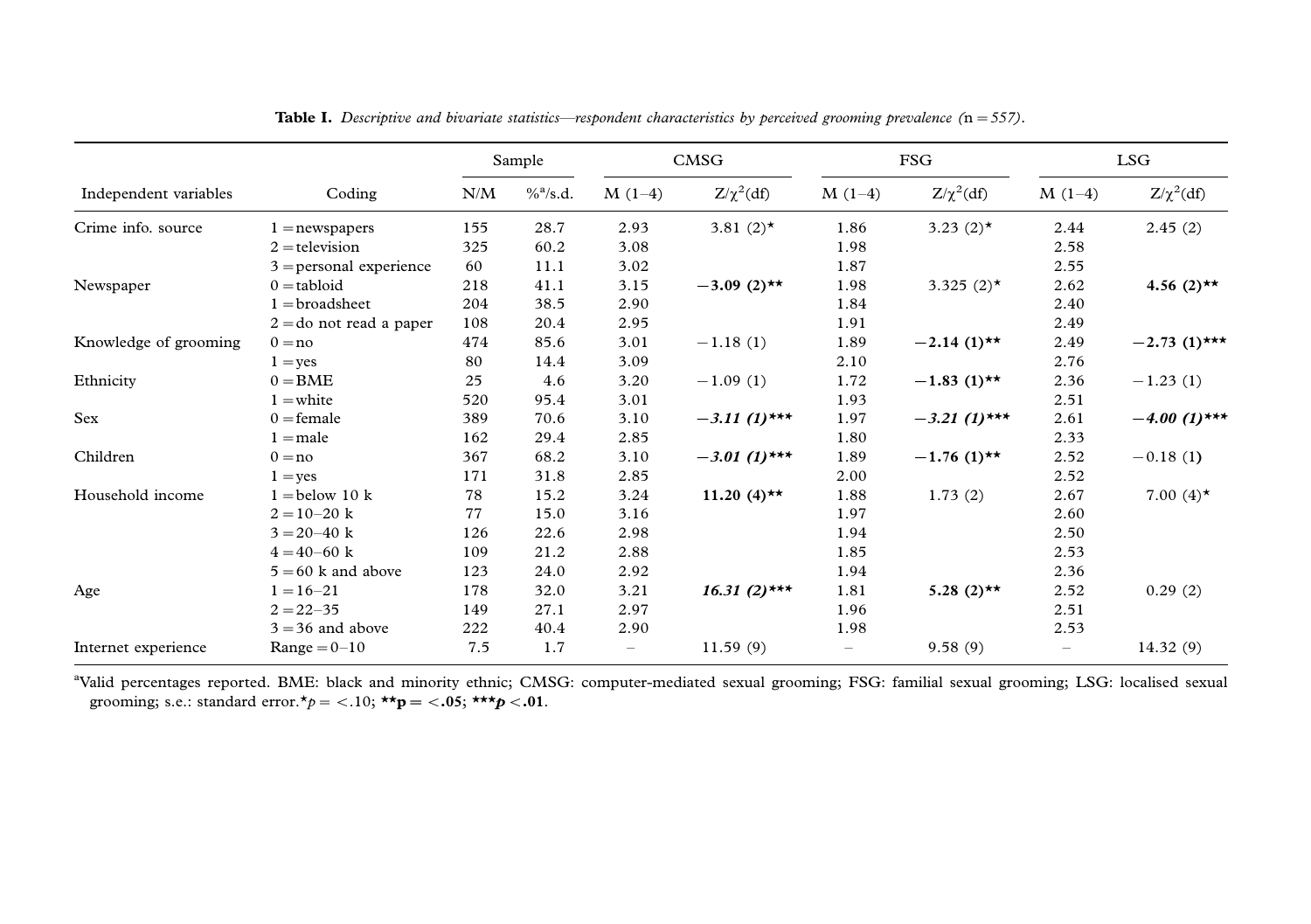on the impact of internet expertise on perceptions of sexual grooming, we postulated that the item would have no significant predictive impact in the models.

*Controls.* Several items from the survey were included in the models as control variables. These included sex, ethnicity, parent, age and household income.

#### **Results**

- 4

#### *Descriptive and bivariate statistics*

*Perceived grooming prevalence.* Table I details general descriptive statistics on the sample of respondents as well as results from the bivariate analysis of prevalence variables. Of those who digested crime information from media outputs, the majority reported television as their primary source (60.2%), followed by newspapers  $(28.7%)$  and personal experience<sup>9</sup>  $(11.1%)$ . The majority of newspaper readers reported tabloids as their main paper (41.1%), compared to just over a third (38.5%) indicating broadsheets as their main paper. Just over one-fifth (20.4%) of respondents reported that they did not read a newspaper (including online). Fewer than one-fifth (14.4%) reported knowledge of a child of a friend or family member being sexually groomed in their lifetime.

Three measures asked respondents to rank the prevalence of CMSG, FSG and LSG. Respondents were significantly more likely to perceive CMSG as more prevalent compared to FSG and LSG (x<sup>2</sup> "656.48(2), p"B.000). Subgroup analysis revealed that media crime information source was not significant in relation to any type of grooming. However, the type of paper read was significant for both CMSG and LSG, with tabloid readers more likely to perceive higher levels of prevalence. The type of paper did not emerge as significant for FSG. Knowledge of a grooming victim was only significant in relation to FSG and LSG\*those with knowledge expressing higher prevalence. Level of internet experience was not significant for any type. Several control variables also emerged as significant, including sex for all three types (females more likely to perceive higher prevalence) and parent for CMSG and FSG (nonparents more likely to perceive higher prevalence in relation to the former, and parents in relation to the latter). Household income also emerged as significant in relation to CMSG and FSG, as did age. Ethnicity emerged as significant only in relation to FSG, with Caucasians more likely to perceive higher prevalence.

*Perceived safety of potential grooming spaces.* Table II details the bivariate analysis of the grooming spaces variables. Three grooming spaces were identified: CM sites (such as social networking sites, chatrooms, etc.), the home and public spaces. Respectively, these correspond to the categories specified earlier: CMSG, FSG and LSG. Respondents were significantly more likely to perceive CM sites as least safe, compared to all other spaces ( $x^2$  "792.38 $\varphi$ , p"B.000). Subgroup analysis revealed that media-related variables were significant only in relation to the public spaces variable, where tabloid readers were more likely to disagree that these spaces were safe. Knowledge of a child of a friend or family member who had been groomed only approached conventional levels of significance for the home. Those who knew a child who had been groomed were more likely to disagree that the home was safe. Internet expertise failed to emerge as significant in all cases. However, several of the control variables emerged as highly significant, including sex in relation to CM sites and public spaces (females more likely to disagree that these spaces were safe), parents in relation to all spaces (parents more likely to disagree) and age in relation to CM and public spaces (generally older respondents more likely to disagree). Household income also emerged as significant in relation to the home; however, no discernible pattern could be extrapolated from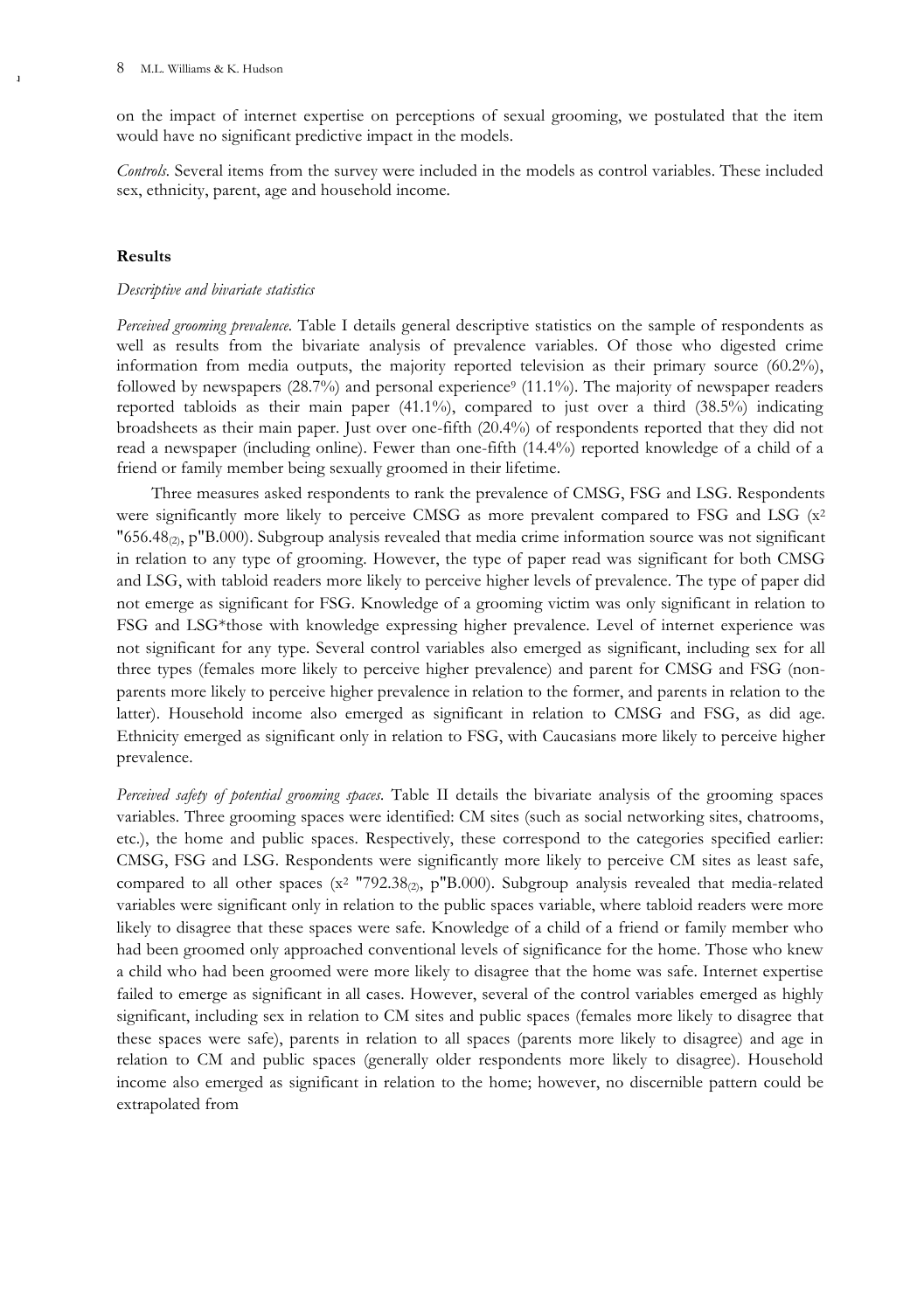|                       |                           | CM sites                 | M-W/K-W $Z/\chi^2(df)$ | The home     | M-W/K-W $Z/\chi^2(df)$ |              | Public spaces $M-W/K-W Z/\chi^2(df)$ |
|-----------------------|---------------------------|--------------------------|------------------------|--------------|------------------------|--------------|--------------------------------------|
| Independent variables | Coding                    | Mean $(1-4)$             |                        | Mean $(1-4)$ |                        | Mean $(1-4)$ |                                      |
| Crime info. source    | $1 =$ newspapers          | 2.83                     | 1.72(2)                | 1.40         | .13(2)                 | 2.36         | 2.51(2)                              |
|                       | $2 =$ television          | 2.98                     |                        | 1.41         |                        | 2.42         |                                      |
|                       | $3 =$ personal experience | 3.00                     |                        | 1.38         |                        | 2.38         |                                      |
| Newspaper             | $0 =$ tabloid             | 2.93                     | 2.01(2)                | 1.44         | 3.43 $(2)$ *           | 2.36         | $14.14(2)$ ***                       |
|                       | $1 =$ broadsheet          | 2.90                     |                        | 1.35         |                        | 2.25         |                                      |
|                       | $2 =$ do not read a paper | 3.05                     |                        | 1.47         |                        | 2.38         |                                      |
| Knowledge of grooming | $0 = no$                  | 2.93                     | $-1.05(1)$             | 1.38         | $-1.57(1)$ *           | 2.38         | $-1.16(1)$                           |
|                       | $1 = yes$                 | 3.01                     |                        | 1.53         |                        | 2.46         |                                      |
| Ethnicity             | $0 = BME$                 | 2.56                     | $-2.28(1)$ **          | 1.32         | $-.81(1)$              | 2.40         | $-.13(1)$                            |
|                       | $1 =$ white               | 2.96                     |                        | 1.41         |                        | 2.39         |                                      |
| Sex                   | $0 =$ female              | 3.05                     | $-4.49(1)$ ***         | 1.40         | $-.30(1)$              | 2.44         | $-2.54(1)$ ***                       |
|                       | $1 = male$                | 2.71                     |                        | 1.41         |                        | 2.28         |                                      |
| Children              | $0 = no$                  | 2.83                     | $-4.67***$             | 1.36         | $-1.79(1)$ **          | 2.34         | $-1.75(1)$ **                        |
|                       | $1 = \text{ves}$          | 3.17                     |                        | 1.46         |                        | 2.46         |                                      |
| Household income      | $1 =$ Below 10 k          | 2.87                     | 3.72(4)                | 1.37         | 12.31 $(4)$ ***        | 2.33         | 4.36(4)                              |
|                       | $2 = 10 - 20$ k           | 3.01                     |                        | 1.53         |                        | 2.42         |                                      |
|                       | $3 = 20 - 40$ k           | 2.93                     |                        | 1.37         |                        | 2.44         |                                      |
|                       | $4 = 40 - 60$ k           | 3.03                     |                        | 1.51         |                        | 2.30         |                                      |
|                       | $5 = 60$ k and above      | 2.86                     |                        | 1.27         |                        | 2.36         |                                      |
| Age                   | $1 = 16 - 21$             | 2.88                     | 4.89 $(2)$ **          | 1.40         | .51(2)                 | 2.33         | 9.58 $(2)$ ***                       |
|                       | $2 = 22 - 35$             | 2.90                     |                        | 1.38         |                        | 2.29         |                                      |
|                       | $3 = 36$ and above        | 2.94                     |                        | 1.42         |                        | 2.50         |                                      |
| Internet experience   | $Range = 0-10$            | $\overline{\phantom{m}}$ | 5.80(9)                |              | 6.68(9)                |              | 6.04(9)                              |

Table II. Bivariate statistics—respondent characteristics by perceived safety of CM, familial and localised spaces ( $n = 557$ ).

 $\star_p = \text{10}; \star\star_p = \text{10}; \star\star\star_p \text{1}.$ 

BME: black and minority ethnic; CM: computer-mediated.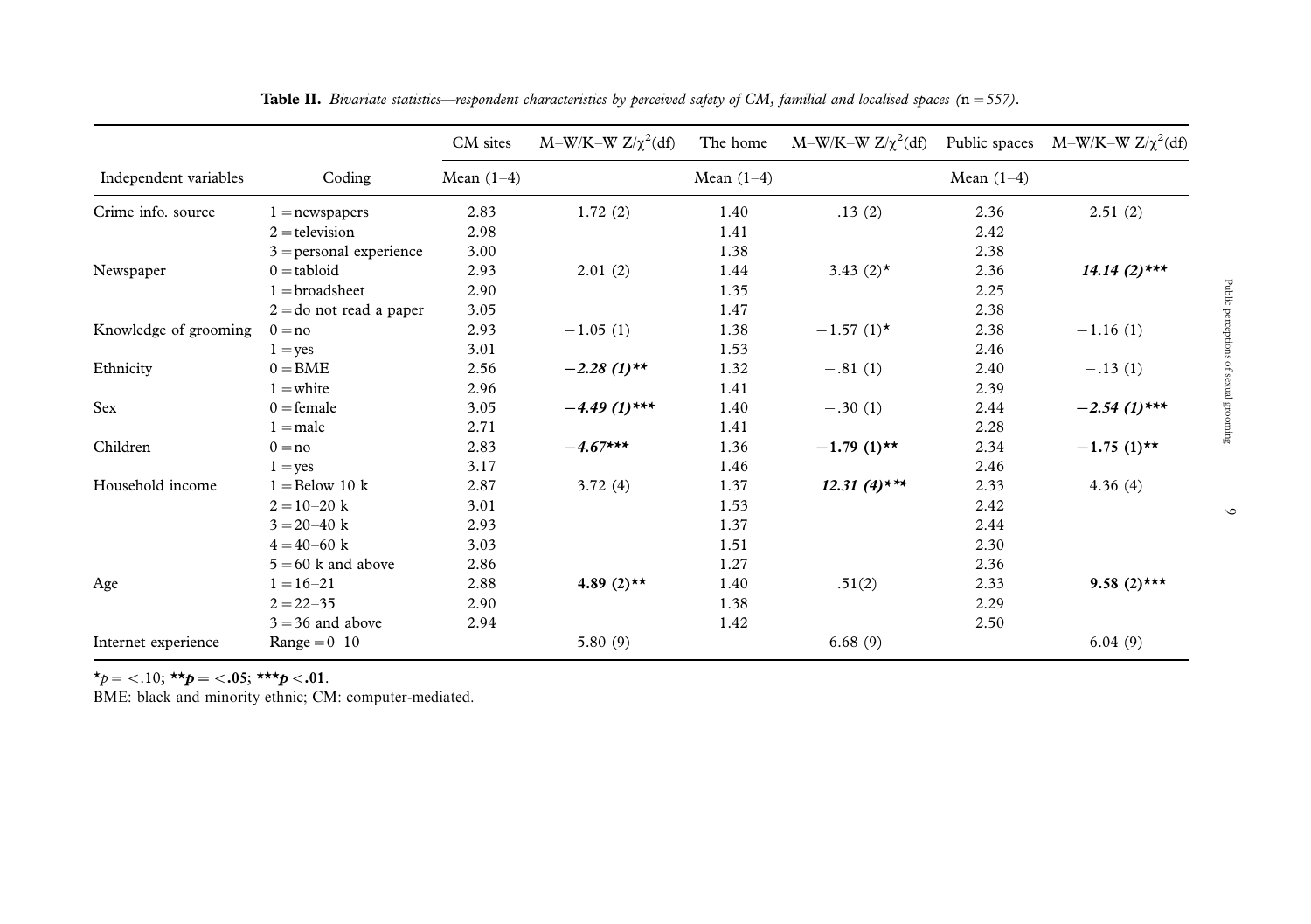the data. Finally, ethnicity emerged as significant in relation the CM sites, with those identifying as black and minority ethnic (BME) more likely to agree that these spaces were safe. However, given the limited number of BME respondents in the sample, this finding should be interpreted with a degree of caution.

# *Methods of estimation and models*

Ordinal logistic regression analysis<sup>10</sup> was conducted to determine associations between the predictor and dependent variables (perceived grooming prevalence and perceived safety of potential grooming spaces). Results from correlational analyses (not shown), and tolerance statistics and variance inflation factors showed that there were no problems with multi-collinearity among the independent variables. All models met the assumption of parallel lines required for ordinal regression. In all cases model statistics (Pearson and deviance) indicated a robust fit to the data<sup>11</sup>.

*Perceived prevalence of CM and localised grooming.* Table III reports the results of the ordinal logistic regression performed for the three measures of perceived sexual grooming prevalence. Holding all other factors constant, primary media crime information source emerged as a highly significant predictor in both CMSG and LSG models. Log-odds ratios show that respondents who receive most of their information about crime from television media were around one-and-a-half times more likely to perceive higher levels of both CMSG and LSG compared to those who gained their information from newspapers. The type of newspaper read approached conventional levels of significance only in relation to CMSG. Holding all other factors constant, tabloid readers were just under one-and-a-half times more likely to perceive higher levels of CMSG prevalence compared to broadsheet readers. Media-related variables were not significant at predicting perceived prevalence in relation to FSG. Knowledge of a child who had been groomed emerged as a significant predictor in relation to FSG and LSG. Holding all other factors constant, log-odds ratios indicate that those with knowledge were almost one-and-ahalf times more likely to perceive higher prevalence levels of LSG and FSG compared to those without knowledge. Level of internet expertise did not emerge as a significant predictor in any of the models. Of the control variables, sex, parent and income all emerged as significant predictors. Females were nearly twice as likely to perceive higher prevalence levels for all types of grooming compared to males. Further, non-parents were nearly twice as likely to perceive higher prevalence levels in relation to CMSG compared to parents, and those on lower incomes were marginally more likely to perceive higher levels of prevalence in relation to LSG compared to those on higher incomes. Age emerged as a significant predictor only in relation to FSG, with older respondents more likely to perceive higher prevalence. Of the test variables, source of crime information emerged as the most consistent predictor across the CMSG and LSG models, while knowledge of a child of a friend or family who had been groomed emerged as a strong predictor for LSG and FSG.

To confirm the impact of the sets of test variables in isolation, three submodels (media, knowledge and internet experience) were run with the control variables for all types of grooming12. Comparing the log-likelihoods of the three submodels revealed that the media-related measures were the most important category of variables in determining higher levels of perceived prevalence of CMSG, whereas knowledge of a grooming victim variable was most important in determining higher levels of perceived prevalence of FSG and LSG13.

*Perceived safety of potential grooming spaces.* Table IV reports the results from the ordinal logistic regression performed on the four potential grooming spaces variables. What is first apparent is that media-related variables are significant predictors for only two spaces: CM sites and public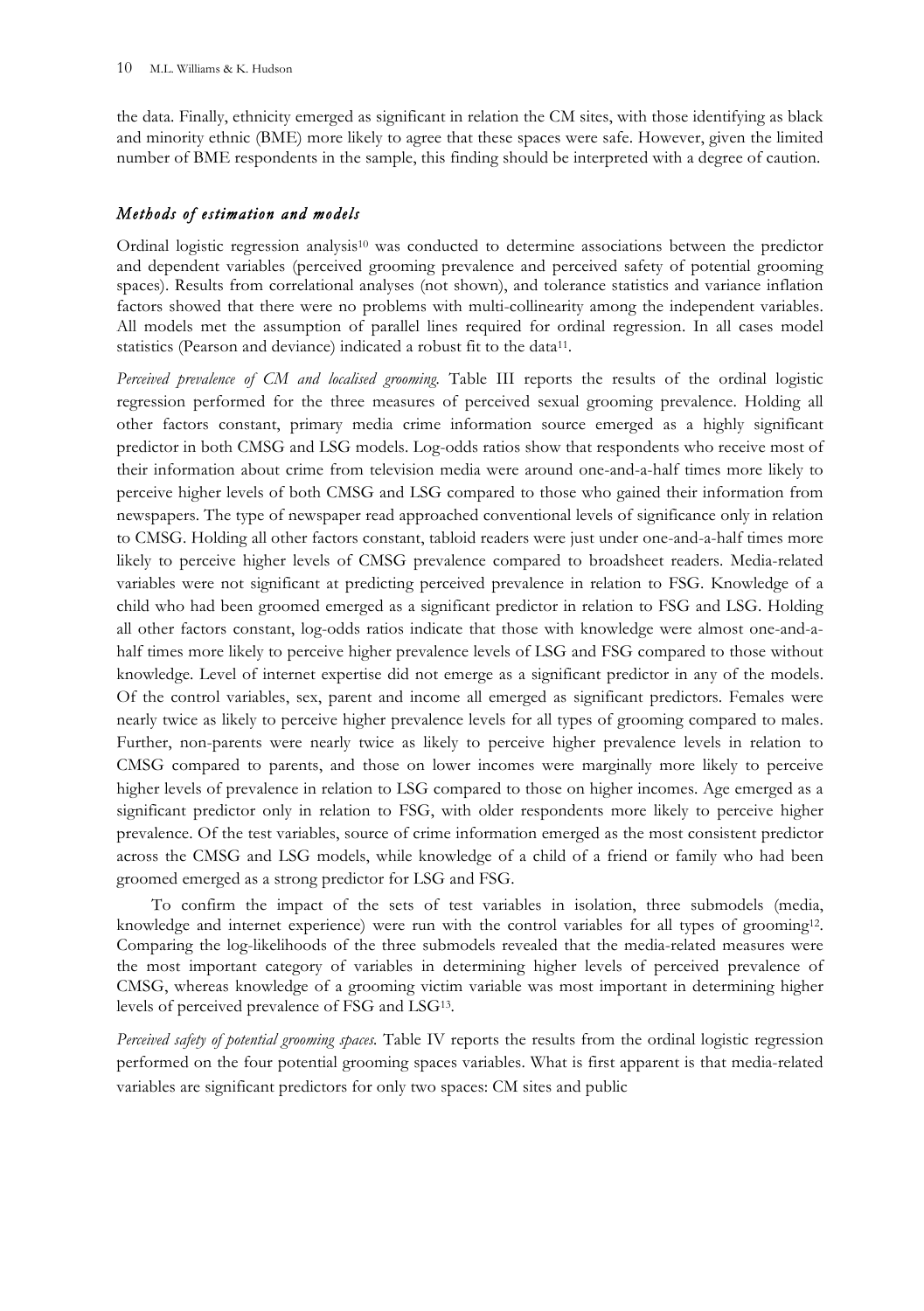|                                       |              |              |         |           | <b>FSG</b> |      | <b>LSG</b> |           |              |      |       |        |
|---------------------------------------|--------------|--------------|---------|-----------|------------|------|------------|-----------|--------------|------|-------|--------|
| Dependent variable                    | $\, {\bf B}$ | s.e.         | Wald    | Exp(B)    | $\bf{B}$   | s.e. | Wald       | Exp $(B)$ | $\, {\bf B}$ | s.e. | Wald  | Exp(B) |
| Very uncommon                         | $-3.22$      | .59          | 30.29   |           | .206       | .60  | .12        |           | $-2.20$      | .58  | 14.55 |        |
| Somewhat uncommon                     | $-1.29$      | .55          | 5.37    |           | 3.37       | .63  | 29.03      |           | .39          | .56  | .47   |        |
| Somewhat common<br>(Ref: very common) | .64          | .55          | 1.36    |           | 5.03       | .67  | 56.19      |           | 2.65         | .58  | 20.95 |        |
| Independent variables<br>Media        |              |              |         |           |            |      |            |           |              |      |       |        |
| Crime info source: TV                 | $.42**$      | .20          | 4.62    | 1.5       | .34        | .21  | 2.64       | 1.4       | $.37**$      | .20  | 3.43  | 1.4    |
| Crime info source: Personal           | .25          | .30          | .71     | 1.3       | $-.04$     | .33  | .02        | 1.0       | .15          | .30  | .23   | 1.2    |
| (Ref: Newspapers)                     |              |              |         |           |            |      |            |           |              |      |       |        |
| Paper: tabloid                        | $29*$        | .19          | 2.18    | 1.3       | .20        | .21  | .93        | 1.2       | .13          | .20  | .42   | 1.1    |
| Paper: do not read paper              | .02          | .24          | .00     | 1.0       | .08        | .26  | .09        | 1.1       | $-.01$       | .25  | .00   | 1.0    |
| (Ref: broadsheet)                     |              |              |         |           |            |      |            |           |              |      |       |        |
| Grooming knowledge                    |              |              |         |           |            |      |            |           |              |      |       |        |
| Friend or family groomed<br>Internet  | .21          | .24          | .77     | 1.2       | $.33***$   | .26  | 1.63       | 1.4       | $.53**$      | .24  | 4.84  | 1.7    |
| Internet expertise                    | .01          | .05          | .04     | 1.0       | .08        | .06  | 2.08       | 1.1       | .04          | .05  | .47   | 1.0    |
| Control variables                     |              |              |         |           |            |      |            |           |              |      |       |        |
| Income                                | $-.03$       | .03          | .72     | 1.0       | .00        | .03  | .00        | 1.0       | $-.08$ ***   | .03  | 6.96  | .9     |
| Ethnicity                             | .35          | .41          | .74     | 1.4       | $-.52$     | .43  | 1.49       | .6        | $-.50$       | .41  | 1.49  | .6     |
| Sex                                   | $-.58***$    | .19          | 9.27    | $\cdot 6$ | $-.58***$  | .21  | 7.86       | $.6\,$    | $-.65***$    | .19  | 11.33 | .5     |
| Age                                   | $-.01$       | .01          | .88     | 1.0       | $.02**$    | .01  | 5.26       | 1.0       | $.01*$       | .01  | 2.15  | 1.0    |
| Parent                                | $-.50***$    | .20          | 6.55    | $\cdot 6$ | .12        | .22  | .33        | 1.1       | $-.12$       | .20  | .34   | .9     |
| Model fit                             |              |              |         |           |            |      |            |           |              |      |       |        |
| $-2$ Log-likelihood                   | 1131.985     |              | 920.627 | 1096.377  |            |      |            |           |              |      |       |        |
| Model $\chi^2$                        | 30.479       |              |         |           | 25.401     |      |            |           | 32.786       |      |       |        |
| df                                    | 11           |              | 11      |           |            |      | 11         |           |              |      |       |        |
| sig.<br>$n^1 =$                       | .001         |              | .008    |           |            |      | .001       |           |              |      |       |        |
|                                       | 489          |              | 491     |           |            |      | 490        |           |              |      |       |        |
| Cox & Snell pseudo R2                 |              | .060<br>.066 |         |           |            | .050 |            |           | .065         |      |       |        |
| Nagelkerke pseudo R2                  |              |              | .059    |           |            | .072 |            |           |              |      |       |        |

Table III. Ordered regression predicting perceptions of CMSG, FSG and LSG commonality.

<sup>1</sup>Reduction in sample size due to listwise deletion of cases necessary for regression requirements. CMSG: computer-mediated sexual grooming; FSG: familial sexual grooming; LSG: localised sexual grooming; s.e.: standard error.

 $\star_p$  <.10;  $\star\star_p$  <.05;  $\star\star\star_p$  <.01.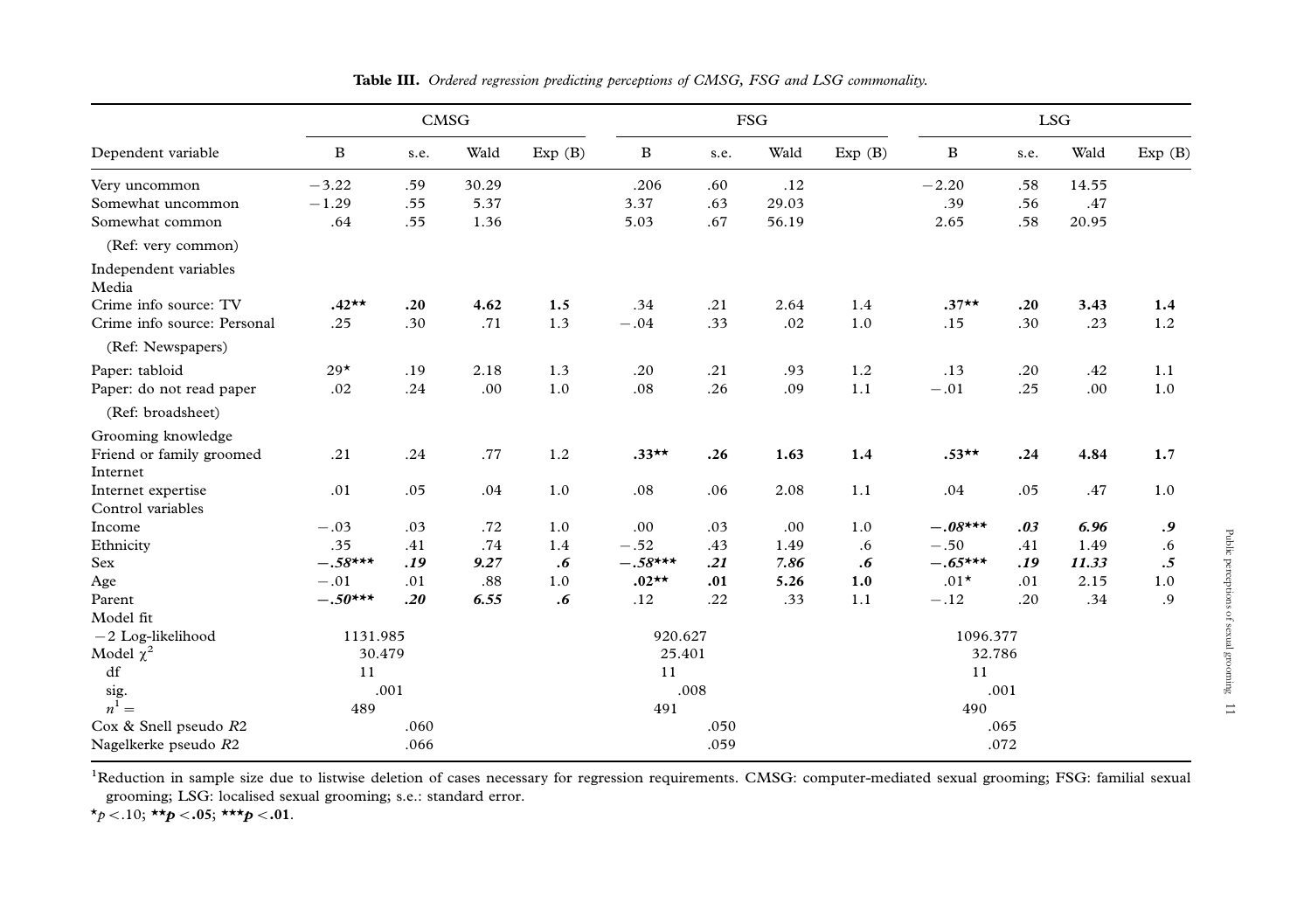|                                                         | CM sites are Safe |      |       |                      | The home is safe |      | Public spaces are safe   |           |          |      |       |           |
|---------------------------------------------------------|-------------------|------|-------|----------------------|------------------|------|--------------------------|-----------|----------|------|-------|-----------|
| Dependent variable                                      | B                 | s.e. | Wald  | Exp $(B)$            | B                | s.e. | Wald                     | Exp $(B)$ | B        | s.e. | Wald  | Exp $(B)$ |
| Agree                                                   | $-3.31$           | .65  | 26.00 |                      | 2.26             | .66  | 11.65                    |           | $-1.97$  | .61  | 10.58 |           |
| Tend to agree                                           | .09               | .56  | .03   |                      | 3.96             | .68  | 33.55                    |           | $-1.61$  | .59  | 7.34  |           |
| Tend to disagree<br>(Reference: disagree <sup>a</sup> ) | 2.11              | .57  | 13.89 |                      |                  |      | $\overline{\phantom{0}}$ |           | 3.58     | .61  | 33.86 |           |
| Independent variables<br>Media                          |                   |      |       |                      |                  |      |                          |           |          |      |       |           |
| Crime info source: TV                                   | $.37**$           | .20  | 3.46  | 1.4                  | .07              | .23  | .10                      | 1.1       | .16      | .21  | .57   | 1.2       |
| Crime info source: personal                             | .26               | .30  | .75   | 1.3                  | $-.23$           | .36  | .40                      | $\cdot$   | $-.12$   | .33  | .14   | .9        |
| (Ref: newspapers)                                       |                   |      |       |                      |                  |      |                          |           |          |      |       |           |
| Paper: tabloid                                          | .03               | .20  | .02   | 1.0                  | .23              | .23  | 1.05                     | 1.3       | $.53***$ | .21  | 6.26  | 1.7       |
| Paper: do not read paper                                | .10               | .24  | .18   | 1.1                  | .30              | .28  | 1.14                     | 1.3       | $.72***$ | .26  | 7.86  | 2.1       |
| (Ref: broadsheet)                                       |                   |      |       |                      |                  |      |                          |           |          |      |       |           |
| Grooming knowledge                                      |                   |      |       |                      |                  |      |                          |           |          |      |       |           |
| Friend or family groomed                                | .31               | .24  | 1.64  | 1.4                  | $.47**$          | .26  | 3.19                     | 1.6       | .30      | .25  | 1.45  | 1.4       |
| Internet                                                |                   |      |       |                      |                  |      |                          |           |          |      |       |           |
| Internet expertise                                      | $.08*$            | .05  | 2.21  | 1.1                  | .14              | .06  | 5.09                     | 1.2       | .02      | .06  | .17   | 1.0       |
| Control variables                                       |                   |      |       |                      |                  |      |                          |           |          |      |       |           |
| Income                                                  | $-.05*$           | .03  | 2.33  | 1.0                  | $-.11***$        | .04  | 7.37                     | .9        | .00      | .03  | .01   | 1.0       |
| Ethnicity                                               | $-.67*$           | .41  | 2.68  | $.5\,$               | $-.39$           | .51  | .58                      | $\cdot$ 7 | .23      | .43  | .29   | 1.3       |
| Sex                                                     | $-.72***$         | .19  | 14.11 | $\cdot$ <sub>5</sub> | $-.01$           | .22  | .00                      | 1.0       | $-.37**$ | .21  | 3.18  | $\cdot$ 7 |
| Age                                                     | $.01*$            | .01  | 1.82  | 1.0                  | $.02**$          | .01  | 3.46                     | 1.0       | $.01***$ | .01  | 2.86  | 1.0       |
| Parent                                                  | $.64***$          | .20  | 10.36 | 1.9                  | $.35*$           | .22  | 2.40                     | 1.4       | .04      | .21  | .03   | 1.0       |
| Model fit                                               |                   |      |       |                      |                  |      |                          |           |          |      |       |           |
| $-2$ Log-likelihood                                     | 1058.656          |      |       |                      | 756.541          |      |                          |           | 969.402  |      |       |           |
| Model $\chi^2$                                          | 47.583            |      |       |                      | 24.242           |      |                          |           | 22.520   |      |       |           |
| df                                                      | 11                |      |       | 11                   |                  |      |                          | 11        |          |      |       |           |
| sig.                                                    | .000              |      |       |                      | .012             |      |                          |           | .021     |      |       |           |
| $n^1 =$                                                 | 491               |      |       |                      | 488              |      |                          |           | 490      |      |       |           |
| Cox & Snell pseudo R2                                   | .092              |      |       |                      |                  | .048 |                          |           | .045     |      |       |           |
| Nagelkerke pseudo R2                                    | .103              |      |       | .061                 |                  |      | .052                     |           |          |      |       |           |

Table IV. Ordered regression predicting perceived safety of CM, familial and localised spaces.

<sup>1</sup>Reduction in sample size due to listwise deletion of cases necessary for regression requirements. CM: computer-mediated.

\*p < .10; \*\*p < .05; \*\*\*p = < .01.

Reference is 'tend to disagree' for home is safe model due to zero respondents selecting 'disagree'.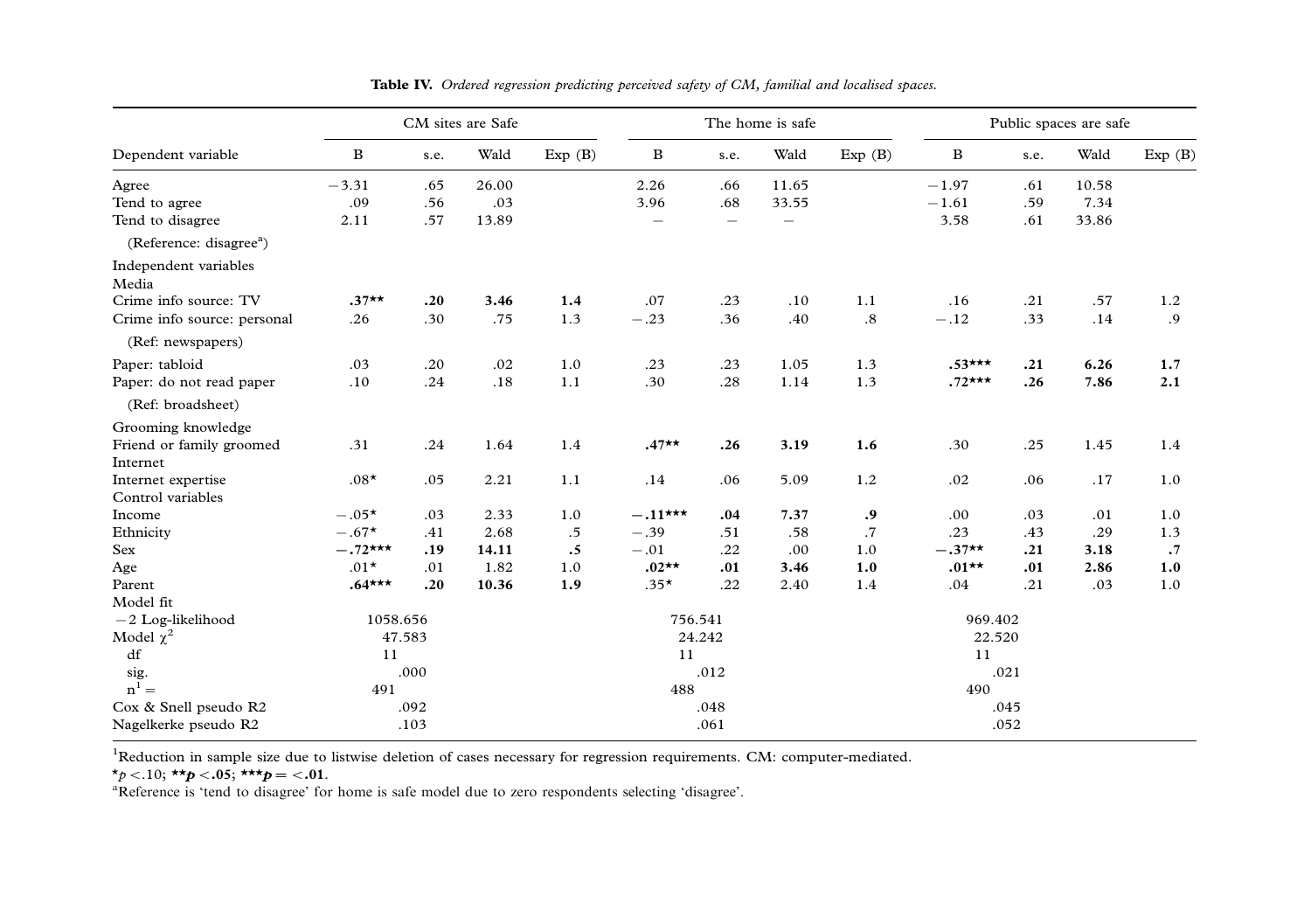spaces. Both these spaces were identified by respondents as the least safe in relation to sexual grooming in the earlier bivariate analysis. In relation to CM spaces, holding all other factors constant, the type of primary media crime information source emerges as a highly significant predictor. Log-odds ratios show that respondents who derive their crime information from television media are nearly one-and-a-half times more likely to disagree that CM sites are safe in relation to sexual grooming compared to respondents who derive their crime information from newspapers. In relation to public spaces, type of paper emerges as a highly significant predictor. Log-odds ratios indicate that readers of tabloids and non-paper readers are around twice as likely to disagree that public spaces are safe with regard to sexual grooming, compared to broadsheet readers. Neither knowledge of a child being groomed nor internet experience emerged as significant predictors for these spaces. However, the latter approached conventional levels of significance for CM sites. Several control variables emerged as significant predictors. For CM sites, both sex and parent significantly predicted disagreement. Holding all other factors constant, women and parents were twice as likely to disagree that these spaces were safe compared to men and non-parents. Similarly, women were nearly one-and-a-half times more likely than men to disagree that public spaces were safe. Being a parent was not a significant predictor in relation to this space. Finally, age emerged as a significant predictor, with younger people nearly one-and-a-half times more likely to disagree public spaces were safe with regard to sexual grooming.

Media variables were not significant in the home model. Conversely, holding all other factors constant, knowledge of a child of a friend or family member who had been groomed emerged as a highly significant predictor. Log-odds ratios indicate that respondents who know a grooming victim were just over one-and-a-half times more likely to disagree that the home is safe. Several control variables also emerged as significant predictors, including income, age and ethnicity. Log-odds ratios show that those on lower incomes are marginally more likely to disagree that the home is safe, as are older respondents.

As in the prevalence models, we confirmed the impact of the sets of test variables in isolation via three submodels (media, knowledge and internet experience) for each of the potential grooming spaces14. Comparing the log-likelihoods of the three submodels revealed that the media-related measures were the most important category of variables in determining higher levels disagreement in relation to the safety of CM sites and public spaces, while the knowledge of a grooming victim variable is most important in determining higher levels disagreement in relation to the home.

## **Discussion**

The six models in this paper provide the first quantitative evidence in the United Kingdom indicating that the media and personal knowledge/experience have significant predictive impacts upon the perceptions of some various forms of sexual grooming. Models on the perceived prevalence of sexual grooming confirmed our first hypothesis, that media-related factors have a significant predictive capacity in relation to the public's perceived prevalence of CMSG and LSG (type of primary media news source). Furthermore, in the absence of any media effect, knowledge of a grooming victim was a significant predictor in the FSG model, confirming the second hypothesis. Counter to our postulation, this variable was also highly significant in the LSG model, and proved a better fit to the data when media and knowledge submodels were compared. There is then mixed evidence on the impact of the media in relation to the perceived prevalence of sexual grooming. While media factors are highly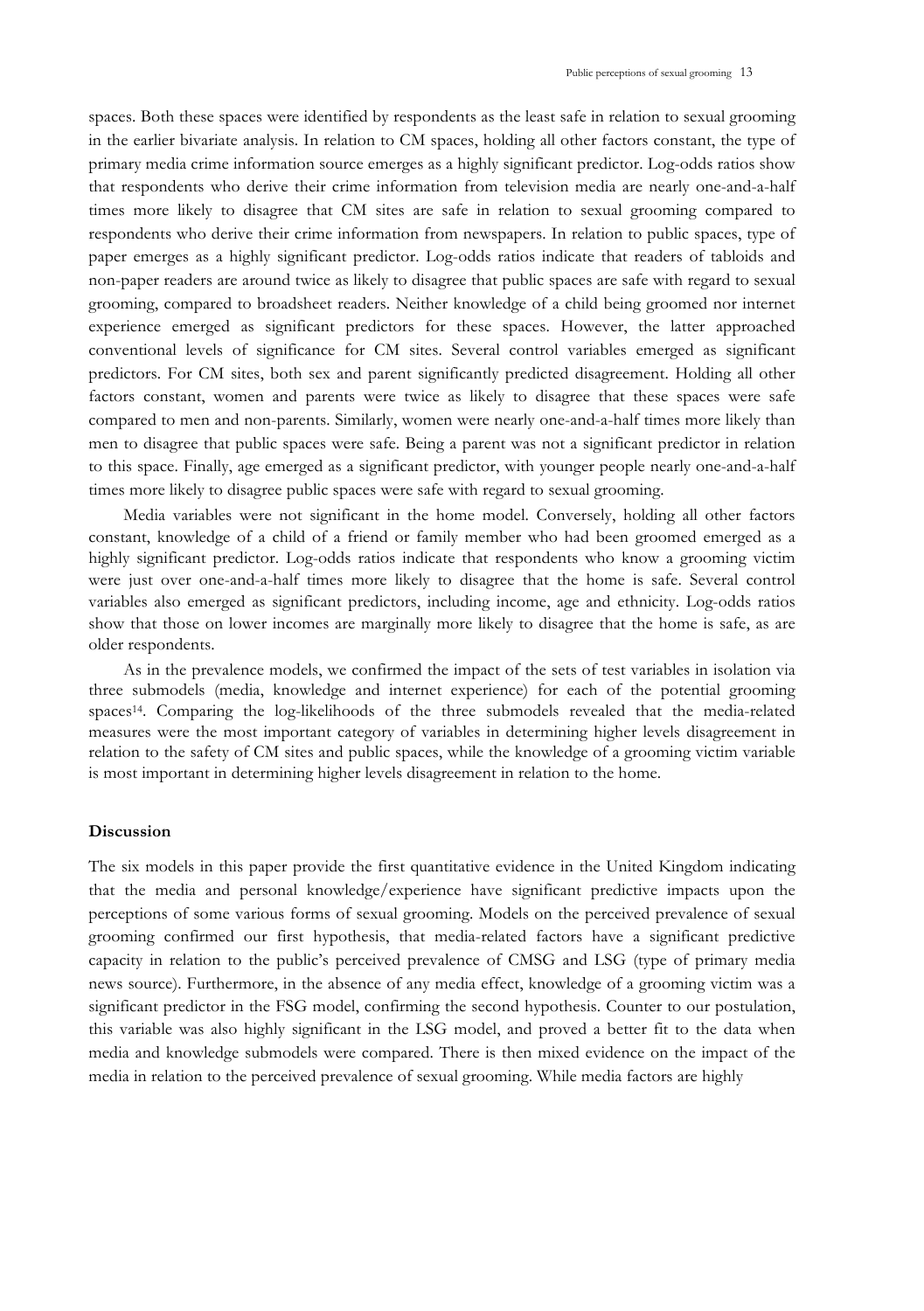significant in relation to perceptions of prevalence of CMSG, they have less impact upon the public's perceptions of prevalence in relation to the remaining types of sexual grooming.

Understanding why the above factors have such strong predictive effects is difficult to propose without further evidence. Based on previous research (Farrell & Soothill, 2001; McCartan, 2010; Sampson, 1994; Silverman & Wilson, 2002; Soothill & Walby, 1991), it is possible that over-reporting and a disproportionate focus on stranger and online sexual grooming stories accounts for the impact of media-related factors in predicting the perceived prevalence of CMSG and LSG. This would also account for the absence of media-related factors in predicting increased perceived prevalence of FSG, given that research indicates that the media avoid covering non-stranger sexual abuse stories (Ost, 2009). The inherent difficulties of recognising face-to-face grooming, particularly cases of intrafamilial and quasi-intrafamilial abuse, also need to be considered. In such cases, the offender-victim interaction will mean that many victims will not recognise that they are being groomed. Consequently, it is extremely unlikely that this type of grooming will, if at all, be discovered before the child has been physically abused, and is thus unlikely to be the focus of any news stories (Gillespie, 2004; Ost, 2004). This is supported further by the knowledge of a grooming victim variable emerging as a predictive factor in relation to FSG. It is possible, therefore, that when a member of the public receives information first hand (i.e. not from the media), it is usually in relation to grooming of a familial nature. However, this was also the case for LSG. Evidently, further qualitative research is required to understand the public's perceived inter-relationships between these types of grooming.

The models on perceived safety of potential grooming spaces also provided evidence in support of our third and fourth hypotheses. Confirming the third hypothesis, we found that media-related variables (respectively, type of primary media news source and type of paper read) had a significant negative impact upon respondents' perceptions of the safety of CM and localised (public) spaces. Confirming the fourth hypothesis, we found knowledge of a grooming victim best predicted disagreement to the belief that the home was safe in relation to sexual grooming. Put more succinctly, people felt that children were at most risk of sexual grooming within online and public spaces, and least at risk within the home. These results were also confirmed in the submodel analysis.

Once again, it is reasonable to suggest that the disproportionately high levels of media reporting of cases involving grooming over the internet and in public places would result in the public perceiving CM and localised spaces as unsafe. This supposition is supported by the absence of media predictors in the familial spaces model, replaced instead by the knowledge of a grooming victim factor. This further supports our argument that, where members of the public gain information about victimisation from non-media sources, this information is more likely to relate to FSG as opposed to CMSG or LSG.

Finally, and adding further support to the arguments outlined above, bivariate analysis revealed that the public were more likely to perceive CMSG as most prevalent and CM spaces as least safe. This, again, could be explained by the disproportionate over-reporting of CMSG related stories in the media. The dominance of media-related predictors and the absence of other test factors (knowledge of grooming victim and internet expertise) in the CM-related models further supports this line of argument.

#### **Conclusion**

This study quantitatively identifies variability in public concern over specific types of sexual grooming behaviours; most notably, that the public express the greatest distortions in relation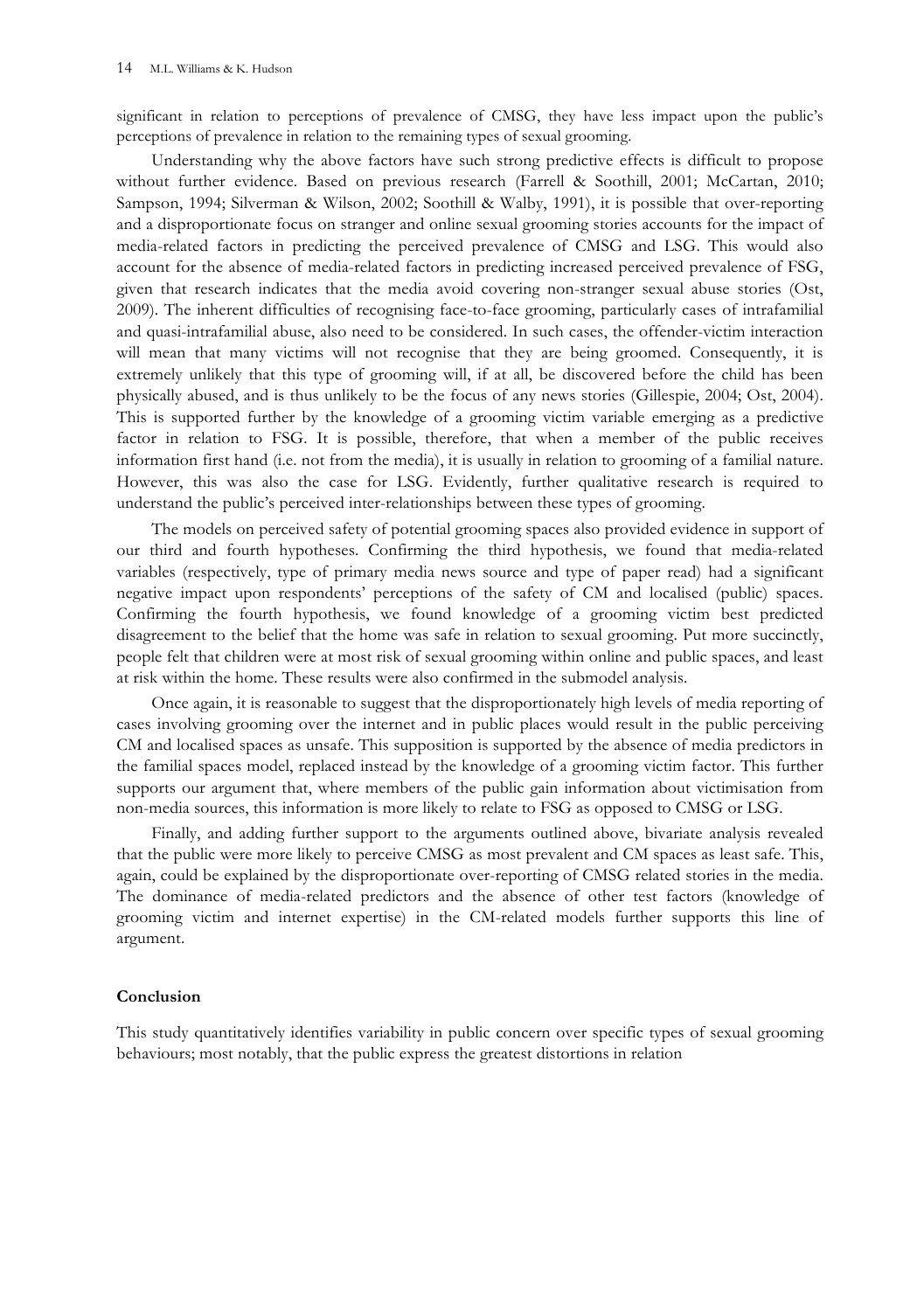to CMSG in terms of prevalence and safety. Corroborating previous qualitative research, this study provides evidence to support the argument that the media's coverage of stranger grooming via the internet has heightened the public's acceptance that this type of grooming presents a real and serious threat. This is reinforced by the way in which current legislation has attempted to deal with the problem of sexual grooming, specifically the limitations of the new offence to recognise and respond to all types of sexual grooming (Craven et al., 2007; Ost, 2004, 2009). The internet does, of course, pose a real danger to children. Crucially, it provides the offender with anonymity and access to an unprecedented number of potential victims. It is therefore imperative that preventative measures are put into place to protect children from the risks online. Research has shown that parents do not feel that they have adequate skills to supervise their chidden online (Livingstone & Bober, 2004). Similarly, while research conducted by O'Connell (2002) found that the overwhelming majority of children in their sample were aware of dangers of online ''strangers'', a study by Davidson and Maretellozzo (2008) argued that the lessons of ''stranger danger'' were not being fully applied to cyberspace. Their findings clearly acknowledge the complexities and subtleties of grooming behaviours; in particular, the recognition that grooming can take place over extended periods of time, in which trust can be built up and ''strangers'' can become ''virtual friends'' (Martellozzo, 2011a, 2011b).

Despite the persistent media emphasis on CMSG, grooming is not restricted to online behaviour. This study has also highlighted concern over face-to-face grooming. Repeating findings in previous research, the public in our sample were more likely to express concern in relation to "stranger danger" and the threat of LSG. This is not that surprising, given the disproportionate focus in the media on abuse outside the home and family network. Craven et al. (2007, p. 67) acknowledge that ''people feel safer believing that strangers pose a greater risk to their children than those they trust and love''. Similarly, Ost (2009, p. 18) concludes that ''stranger danger'' is ''easier to tackle than sexual abuse which occurs in the home''.

Perhaps one of the most significant distortions expressed by the public in this study was the perceived low prevalence of FSG and of the safety of the home in relation to sexual grooming. Contrary to this widespread belief, research shows that sexual abuse is more likely to occur within the home and by someone who is known to the victim (Car, 2004; Flatley et al., 2010; Stop it Now, 2003). Consequently, sexual grooming is not restricted to strangers, although the methods, acts, behaviours and tactics used may differ. Our confirmation that the public express too little concern over familial sexual grooming supports the argument that public should be made more aware of the distinctions between types of sexual grooming behaviours, settings and offenders.

Reasserting the conclusions made by Craven et al. (2007, p. 297) ''a fuller understanding of sexual grooming is therefore required [that takes into account the] offender-victim interaction [and] behaviours that may indicate to significant adults that a child is being sexually groomed, or indeed that they themselves are being groomed by an offender''. To enact this necessitates a move away from current media (and legislative) rhetoric that focuses on the dangers of stranger grooming, rather than sexual grooming in its wider sense.

#### Notes

<sup>1.</sup> For a full account of this legislation as well as misinterpretations of what the law can and cannot do, see Craven, Brown, and Gilchrist, 2007; Gillespie, 2004; Ost, 2004.

<sup>2.</sup> This includes webpages accessed via mobile phone, but not text messages or telephone calls. See McCartan and McAlister (2011) for an overview of mobile phone use and sexual abuse.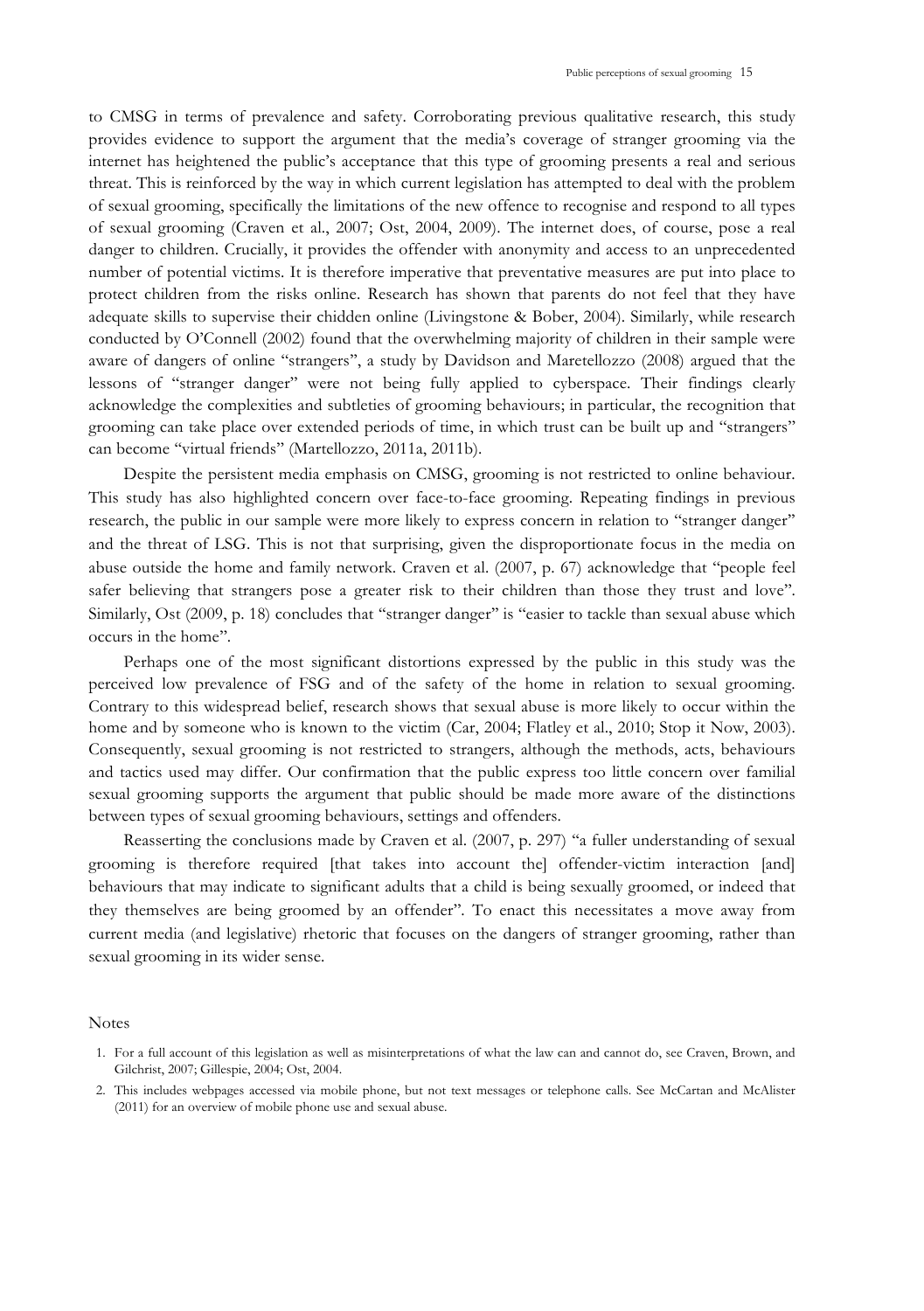- 3. For example, the CEOP thematic assessment into localised grooming identifies the importance of mobile phones in the grooming process (CEOP, 2011).
- 4. Online idiolect refers to the specific language patterns formed by internet users which differ from the offline spoken and written word (Williams, 2006).
- 5. See http://www.survey.bris.ac.uk/
- 6. More than 40 Cardiff University students distributed the link to the online survey via their facebook pages, yielding a significant return with a wide geographical profile (the average number of connections per student was 254). Students were also instructed to send the link via email to family and friends who, in turn, distributed the link to work colleagues, significantly boosting the age range of respondents. Finally, the authors distributed the link via the Mumsnet and Netmums forums to boost numbers of respondents with children.
- 7. Where population estimates are provided they should be interpreted with a degree of caution.
- 8. See: https://aoir.org/documents/ethics-guide/
- 9. The majority of those reporting personal experience as their main source of crime information also reported employment in criminal justice-related fields.
- 10. This type of regression analysis is the most appropriate given the data type in each of the dependent variables (ordinal data).
- 11. Results from the tests for parallel lines, model fit statistics and multicollinearity diagnostics are not shown. Pseudo R2 statistics are presented in Tables III and IV.
- 12. Data not presented in this paper but available upon request.
- 13. This conclusion was reached by examining the pseudo  $R^2$  values of each submodel. For a discussion of the use of pseudo  $R^2$ see Aldrich and Nelson (1984).
- 14. Data not presented in this paper but available upon request.

## References

- Brayford, J. & Deering, J. (2012). Media influences on public perceptions of sex offenders. In J. Bradford, F. Cowe & J. Deering (Eds). Sex offenders: Punish, help, change or control? Theory, policy and practice explored (pp. 52-68). London: Routledge.
- Brown, S., Deakin, J., & Spencer, J. (2008). What people think about the management of sex offenders in the Community. Howard Journal of Criminal Justice, 47, 259-274.
- Carr, J. (2004). Child abuse, child pornography and the internet. London: NCH, The Children's Charity.
- Child Exploitation and Online Protection (CEOP) (2011). Out of mind, out of sight: Breaking down the barrier to understanding child sexual exploitation. London: Child Exploitation and Online Protection Centre.
- Craven, S., Brown, S., & Gilchrist, E. (2006). Sexual grooming of children: Review of literature and theoretical considerations. Journal of Sexual Aggression, 3, 287-299.
- Craven, S., Brown, S. J., & Gilchrist, E. (2007). Current responses to sexual grooming: Implications for prevention. Howard Journal of Criminal Justice, 46, 60-71.
- Davidson, J. (2008). Child sexual abuse: Media Representations and government reactions. London: Routledge-Cavendish.
- Davidson, J., & Gottschalk, P. (2011). Internet child abuse: Current research and policy. London: Routledge-Cavendish.
- Davidson, J., & Martellozzo, E. (2008). Protecting children online: Towards a safer internet. In G. Letherby,
- K. Williams, P. Birch & M. Cain (Eds). Sex as crime? (pp. 338-355). Cullompton: Willan.
- Dorofeev, S., & Grant, P. (2006). Statistics for real-life sample surveys: Non-simple random samples and weighted data. Cambridge: Cambridge University Press.
- Farrell, P., & Soothill, K. (2001). Television documentaries on sex offenders: The emergence of a new genre? Police Journal, 74, 61- 67.
- Fielding, N., Lee, R., M., & Black, G. (2008). The SAGE handbook of online research methods. London: Sage.
- Finkelhor, D. (1984). Child sexual abuse: New theory and research. New York: Free Press.
- Flatley, J., Smith, K., Chaplin, R., & Moon, D. (2010). Crime in England and Wales 2009/10: Findings from the British Crime Survey and Police Recorded Crime, 3rd edn. London: Home Office.

Gillespie, A. (2004). Tackling grooming. Police Journal, 77, 239.

- Greer, C. (2003). Sex crime and the media. Cullompton: Willan.
- Hall, G. C. N., & Hirschman, R. (1992). Sexual aggression against children: A conceptual perspective of etiology. Criminal Justice and Behavior, 19, 8-23.
- Hudson, K. J. (2005). Offending identities: Sex offenders' perspectives of their treatment and management. Cullompton: Willan.
- Jewkes, Y. (2010). Much ado about nothing? Representations and realities of online soliciting of children. Journal of Sexual Aggression, 16, 5-18.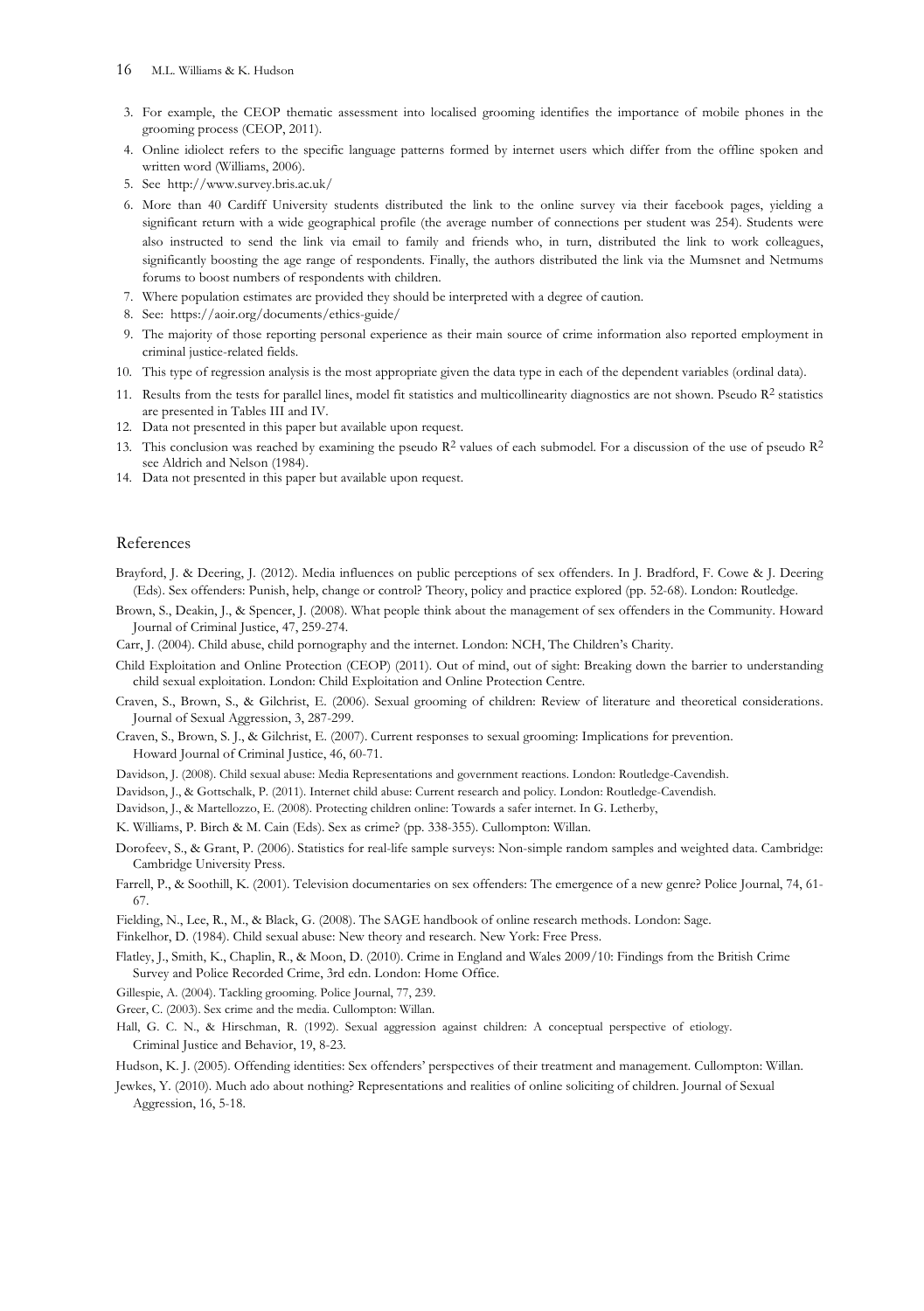Jewkes, Y. (2004). Media and crime. London: Sage.

- Jewkes, Y. (2007). Crime online. Cullompton: Willan.
- Joinson, A. N. (1998). Causes and effects of disinhibition on the internet. In J. Gackenbach (Ed.). The psychology of the internet (pp. 43-60). New York: Academic Press.
- Kitzinger, J. (2004). Framing abuse: Media influence and public understandings of sexual violence against children. New York: Pluto.
- Livingstone, S. & Bober, M. (2004). UK children go online: Surveying the experiences of young people and their parents. London: LSE Report (launched 21 July 2004).
- Levenson, J. S., Brannon, Y. N., & Baker, J. (2007). Public perceptions about sex offenders and community protection policies. Analysis of Social Issues and Public Policy, 7, 1-15.
- Martellozzo, E. (2011a). Understanding the perpetrators' online behaviour. In J. Davidson & P. Gottschalk (Eds). Internet child abuse: Current research and policy (pp. 104-125). London: Routledge.
- Martellozzo, E. (2011b). Online child sexual abuse: Grooming, policing and child protection in a multi-media world. London: Routledge.
- McAlinden, A. M. (2006). ''Setting 'em up': Personal, familial and institutional grooming in the sexual abuse of children. Social and Legal Studies, 15, 339-362.
- McCarten, K. (2004). ''HERE THERE BE MONSTERS'': The public's perception of paedophiles with particular reference to Belfast and Leicester. Medicine, Science and the Law, 44, 327-342.
- McCartan, K. F. (2010). Media constructions and reactions to paedophilia in modern society. In K. Harrison (Ed.). Dealing with high-risk sex offenders in the community: Risk management, treatment and social responsibilities (pp. 249 - 268). Cullompton: Willan.
- McCartan, K. & McAlister, R. (2011). Mobile phone technology and sexual abuse. Paper presented at The Welsh Centre for Crime and Social Justice Annual Conference 2011, Gregynog, Wales.
- Meyer, I. H., & Wilson, P. A. (2009). Sampling lesbian, gay, and bisexual populations. Journal of Counseling Psychology, 56, 23-31.
- Mohan, J., Twigg, L., & Taylor, J. (2011). Mind the double gap: Using multivariate multilevel modelling to investigate public perceptions of crime trends. British Journal of Criminology, 51, 1035-1053.
- O'Connell, R. (2001). Be somebody else but be yourself at all times: Degrees of identity deception in chat rooms. Cyberspace Research Unit. Available at: B http://www.once.uclan.ac.uk/print/deception\_print.htm! (accessed September 2011).
- O'Halloran, E., & Quayle, E. (2010). A content analysis of a ''boy love'' support forum: Revisiting Durkin & Bryant. Journal of Sexual Aggression, 16, 71-85.
- Olver, M. E., & Barlow, A. A. (2010). Public attitudes toward sex offenders and their relationship to personality traits and demographic characteristics. Behavioral Sciences and the Law, 28, 832-849.
- Ost, S. (2004). Getting to grips with sexual grooming? The new offence under the Sexual Offences Act 2003. Journal of Social Welfare and Family Law, 26, 147-159.
- Ost, S. (2009). Child pornography and sexual grooming: Legal and societal responses. Cambridge: Cambridge University Press.
- Proctor, J. L., Badzinski, D. M., & Johnson, M. (2002). The impact of media on knowledge and perceptions of Megan's Law. Criminal Justice Policy Review, 13, 356-379.
- Quayle, E. (2008). Sex offenders on the internet. Applied Cognitive Psychology, 22, 1320-1321.
- Reiner, R. (2007). Media made criminality: The representation of crime in the mass media. In M. Maguire, R. Morgan & R. Reiner (Eds). The Oxford handbook of criminology (pp. 302-337). Oxford University Press: Oxford.

Sampson, A. (1994). Acts of abuse. London: Routledge.

Schiavone, S. K., & Jeglic, E. L (2009). Public perception of sex offender social policies and the impact on sex offenders. International Journal of Offender Therapy and Comparative Criminology, 53, 679-695.

Silverman, J., & Wilson, D. (2002). Innocence betrayed: Paedophilia, the media and society. Cambridge: Polity Press. Soothill,

K., & Walby, S. (1991). Sex crimes in the news. London: Routledge.

- Stop it Now (2003). What we all need to know to protect our children. Available at: B http://www.stopitnow.org.uk/files/ protect%20our%20children.pdf! (accessed September 2011).
- Sullivan, J., & Beech, A. (2002). Professional perpetrators: Sex offenders who use their employment to target and sexually abuse the children with whom they work. Child Abuse Review, 11, 153-167.
- Taylor, M. & Quayle, E. (2008). Criminogenic qualities of the internet in the collection and distribution of abuse images of children. Irish Journal of Psychology, 29(2), 119-130.
- Thakker, J. (2012). Public attitudes to sex offenders in New Zealand. Journal of Sexual Aggression: An international, interdisciplinary forum for research, theory and practice, 18(2), 149-163.
- Ward, T. (2002). Marshall and Barbaree's integrated theory of child sexual abuse: A critique. Psychology, Crime and Law, 8, 209- 228.